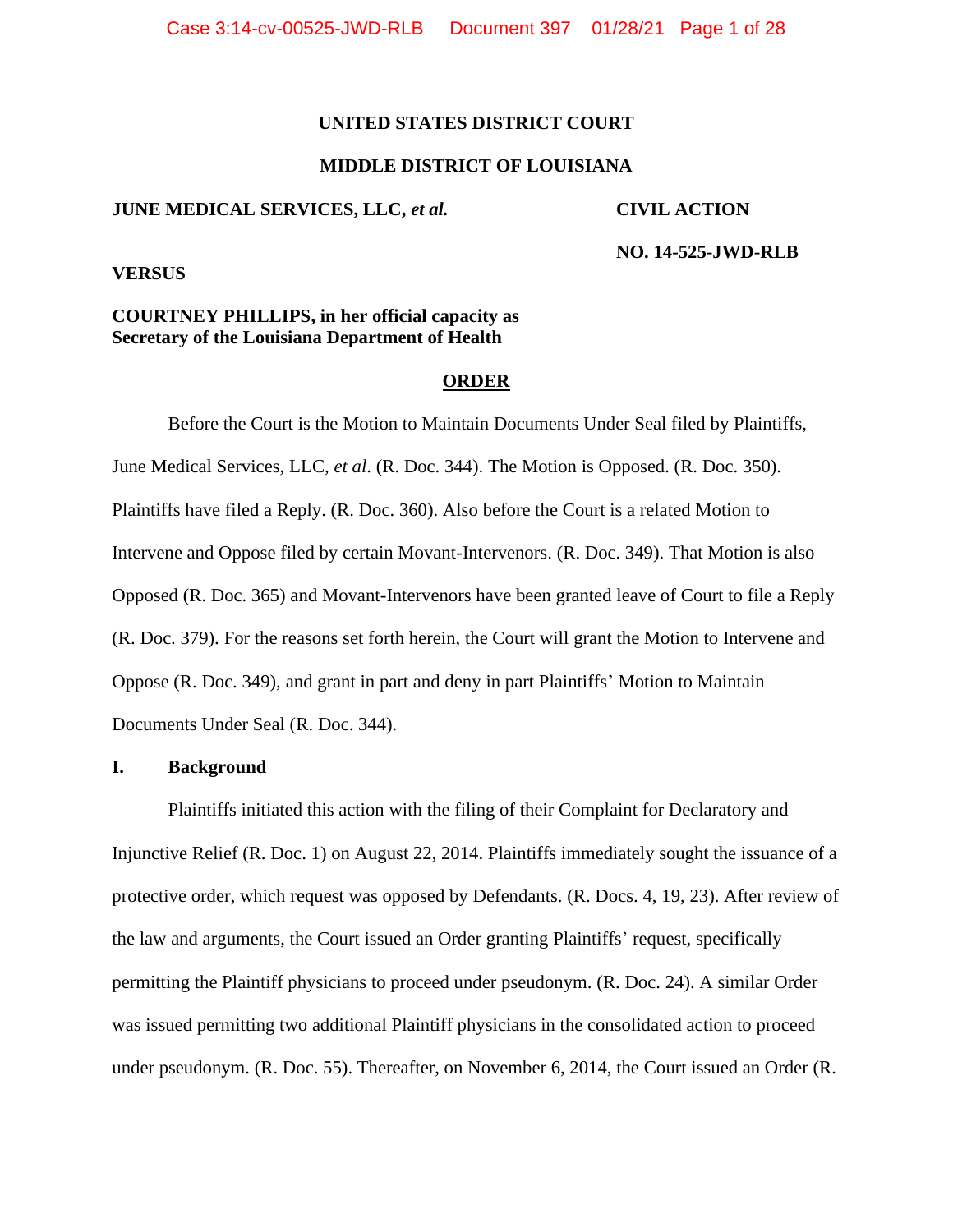# Case 3:14-cv-00525-JWD-RLB Document 397 01/28/21 Page 2 of 28

Doc. 59) granting the Parties' Joint Motion for Protective Order, which contained a further stipulation permitting the Plaintiff physicians to proceed under pseudonym, and outlined the terms of stipulated protections agreed to by the parties governing documents and information obtained throughout the course of the litigation. Specifically relevant to this instant Order, the parties to the Stipulated Protective Order agreed that "[u]nless a court orders otherwise, the parties and their counsel shall maintain the confidentiality of all Confidential information after final disposition of this litigation, by adjudication (including appeals) or otherwise." (R. Doc. 59 at 8).

Proceeding through trial at the district court, the district judge issued an Order (R. Doc. 161) granting a Joint Consent Motion Regarding Confidential Trial Procedures, preserving the confidentiality of certain documents and exhibits through trial, as well as preserving the anonymity of the Plaintiff physicians. This litigation then proceeded through the courts, culminating with a decision issued by the United States Supreme Court on June 29, 2020. *See June Medical Servs., LLC, et al. v. Russo*, 140 S.Ct. 2103 (2020).

# **II. Law and Analysis**

#### **a. Motion to Intervene**

Before addressing the propriety of maintaining any documents or information under seal, the Court must first address the request to intervene. (R. Doc. 349). The parties seeking intervention are a group of Louisiana legislators, journalists, and legal academics, who request permission to appear and oppose Plaintiffs' Motion to Maintain. (R. Doc. 349-1 at 1). For the following reasons, the Motion to Intervene (R. Doc. 349) will be granted, and the Intervenors will be permitted to intervene for the limited purpose of appearing and asserting argument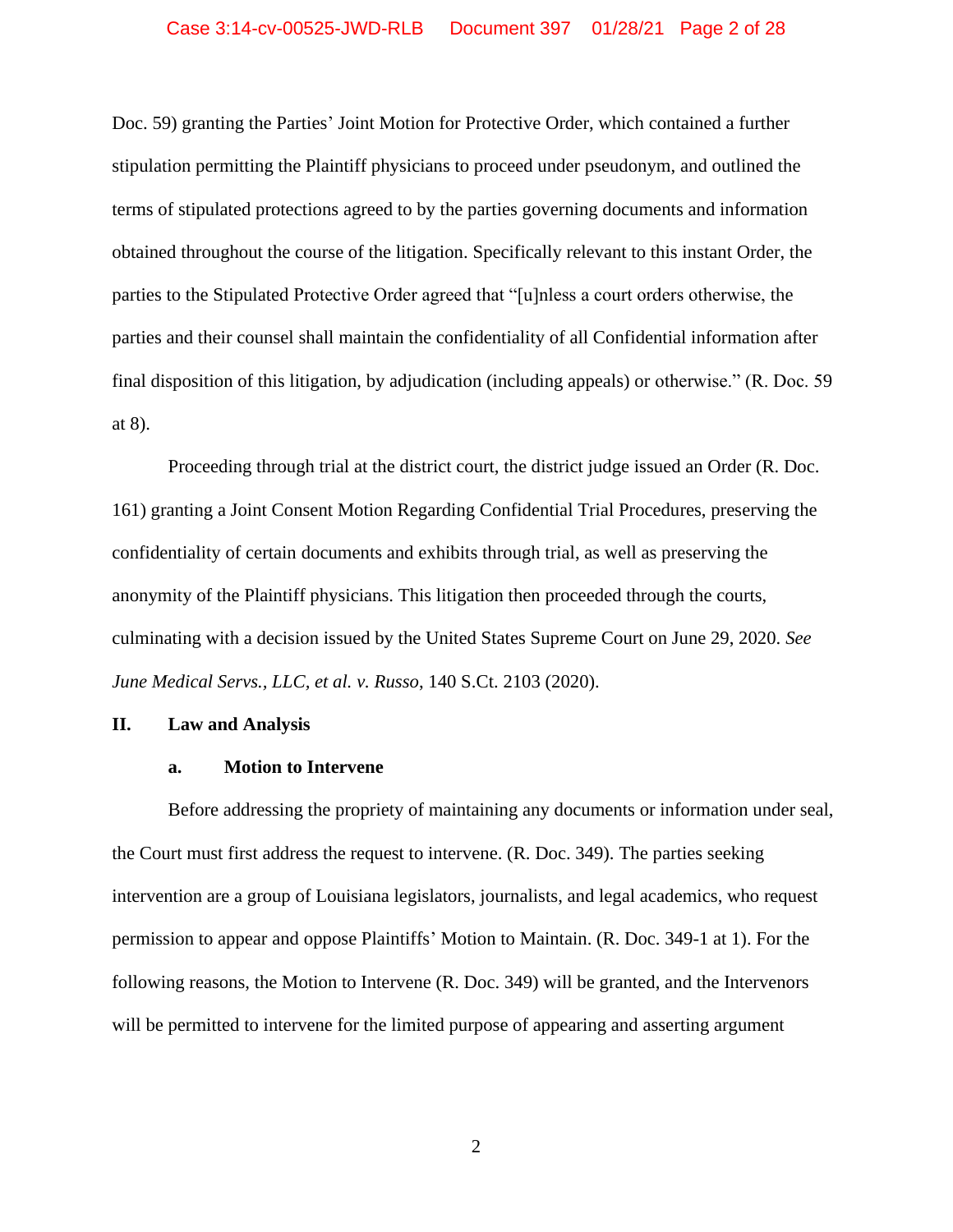pertaining to Plaintiffs' Motion to Maintain, without right to additional discovery or appearance pertaining to any other matter, including any fee disputes between Plaintiffs and Defendant.

Fed. R. Civ. P. 24 governs both intervention of right as well as permissive intervention. Fed. R. Civ. P. 24(a)(2) requires a court to permit anyone to intervene who "claims an interest relating to the property or transaction that is the subject of the action, and is so situated that disposing of the action may as a practical matter impair or impede the movant's ability to protect its interest, unless existing parties adequately represent that interest." Fed. R. Civ. P. 24(b)(1)(B) allows anyone to intervene who "has a claim or defense that share with the main action a common question of law and fact." Additionally, "[w]hether leave to intervene is sought under section (a) or (b) of Rule 24, the application must be timely." *Stallworth v. Monsanto Co.*, 558 F.2d 257, 263 (5th Cir. 1977). "The timeliness of a motion to intervene is a matter committed to the sound discretion of the trial court." *Terrebonne Parish Branch NAACP v. Jindal*, 2016 WL 2743525, at \*2 (M.D. La. May 11, 2016) (citing *McDonald v. E.J. Lavino*, 430 F.2d 1065, 1071 (5th Cir. 1977)). As noted in *Terrebonne*, the Fifth Circuit has set forth the following four factors to consider when evaluating whether a motion to intervene is timely: (1) the length of time during which the proposed intervenors should have known of their interest in the case before they petitioned to intervene; (2) the extent of prejudice that those parties already in the litigation would suffer "as a result of the would-be intervenor's failure to apply for intervention as soon as he actually knew or reasonably should have known of his interest in the case;" (3) the extent of prejudice to the proposed intervenors if they are not allowed to intervene; and (4) the existence of "unusual circumstances militating either for or against a determination that the application is timely." 2016 WL 2743525 at \*2 (citing *Ross v. Marshall*, 426 F.3d 745, 754 (5th Cir. 2005)).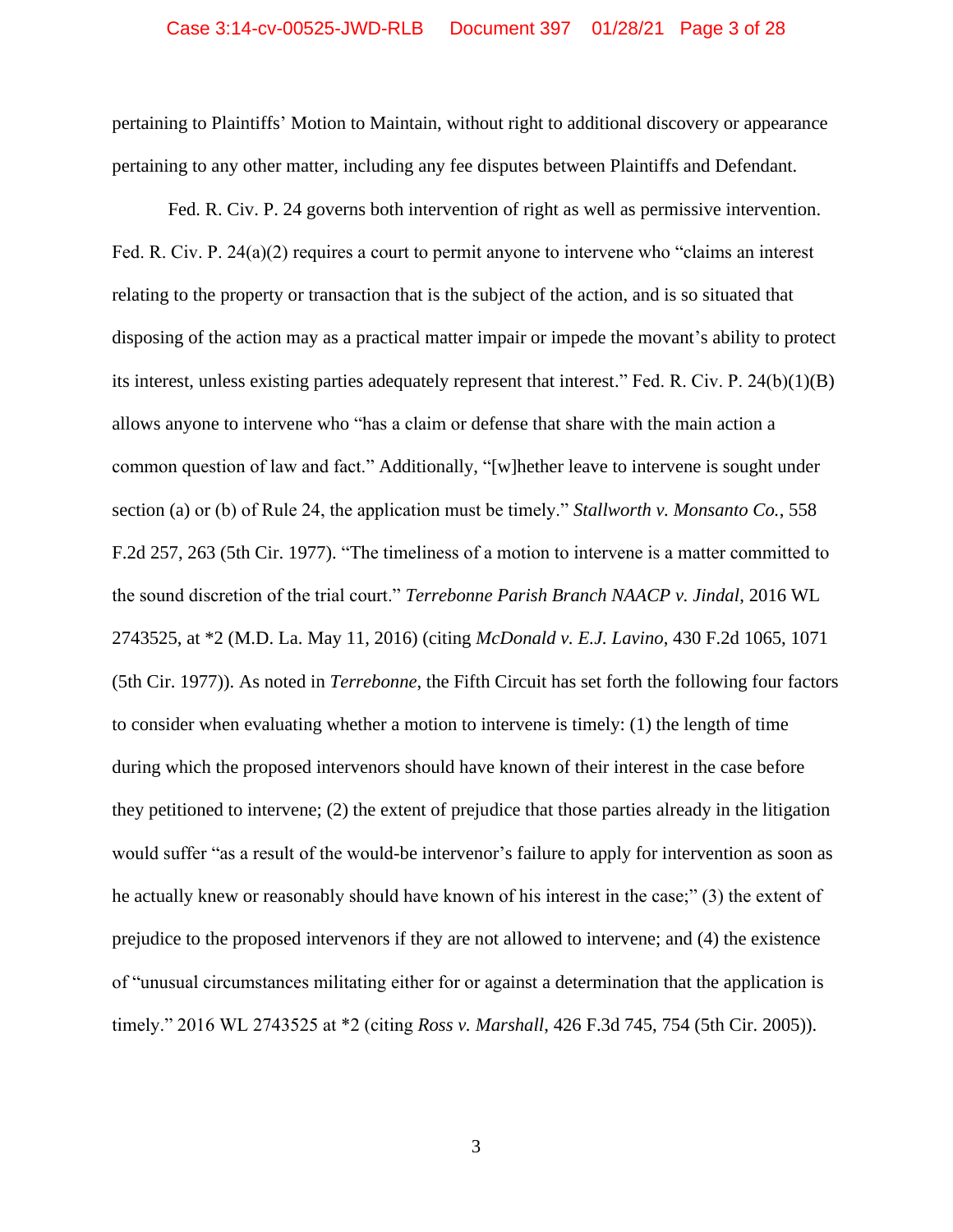# Case 3:14-cv-00525-JWD-RLB Document 397 01/28/21 Page 4 of 28

Here, the Court finds Intervenors' request to intervene timely, and the remaining factors weigh in favor of granting intervention, with the limitation that Intervenors' appearance is limited to the issues surrounding continued confidentiality of documents and information, and Intervenors are not entitled to appear with regard to the remaining fee dispute nor are they entitled to seek any additional discovery.

The first factor pertaining to timeliness—the length of time during which the proposed intervenors should have known of their interest in the case before they petitioned to intervene weighs in favor of finding Intervenors' request timely. Plaintiffs argue that Intervenors knew of this litigation from its inception in 2014 and failed to seek intervention at any point until after final disposition. Timeliness, however, "is not limited to chronological considerations but 'is to be determined from all the circumstances.'" *Stallworth v. Monsanto Co*., 558 F.2d 257, 263 (5th Cir. 1977). Under the circumstances of this case, the Court finds that inception of the litigation is not the appropriate starting point. Instead, the relevant starting point for purposes of timeliness is the point at which this case was resolved. The interests of journalists, academics, and legislators may exist during the pendency of the litigation, but is separate and distinct from those interests upon final disposition, particularly with regard to the legislators who desire access for the purpose of attempting to craft new legislation that would withstand Constitutional muster. Said interest does not arise unless and until a final finding of the unconstitutionality of the challenged legislation. *Sierra Club v. Espy*, 18 F.3d 1202, 1206 (5th Cir. 1994) ("A better gauge of promptness is the speed with which the would-be intervenor acted when it became aware that its interests would no longer be protected by the original parties.") (citing *Stallworth*, 558 F.2d at 264).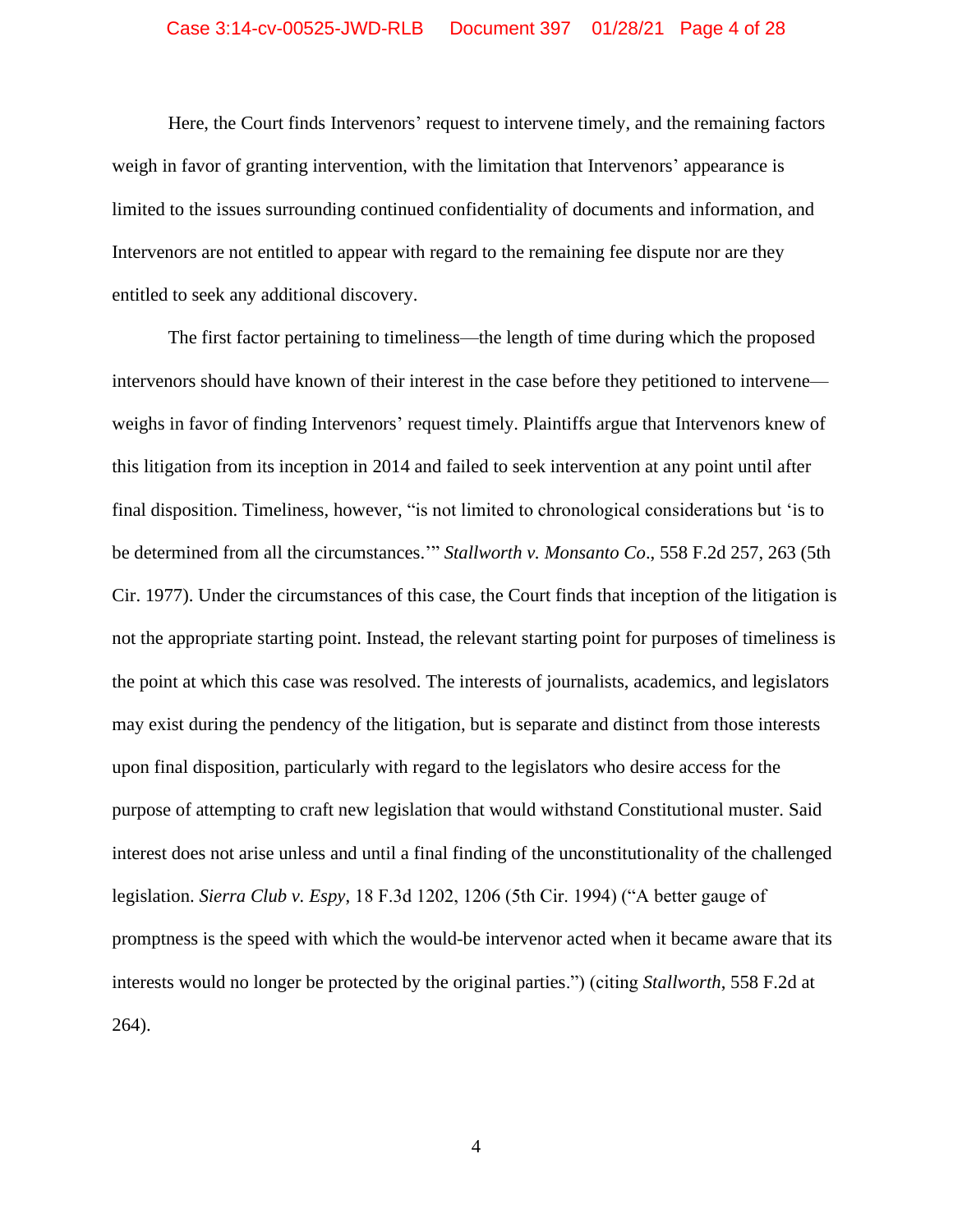# Case 3:14-cv-00525-JWD-RLB Document 397 01/28/21 Page 5 of 28

The second factor also weighs in favor of finding Intervenors' request timely. This action was administratively closed by the Fifth Circuit on August 6, 2020, in light of the opinion and judgment of the United States Supreme Court. (R. Doc. 336). Pursuant to General Order 2019-4, confidential portions of the record were to remain sealed for thirty days, and Plaintiffs moved to extend the sealing of confidential information on September 4, 2020. (R. Doc. 344). Twenty-one days later, on September 25, 2020, Intervenors sought intervention to represent their asserted interests in opposition to Plaintiffs' request to extend the seal. (R. Doc. 349). Defendant's Opposition to Plaintiffs' Motion was also filed on September 25, 2020. (R. Doc. 350). In the same sense that Intervenors' request was made within a reasonable length of time during which they should have known of their interest, Plaintiffs are not prejudiced by a timely filed request to intervene coupled with their opposition. That Intervenors may assert interests that ultimately tip the scales against Plaintiffs, or that Plaintiffs may find it necessary to address arguments different from those presented by Defendant, does not rise to a finding of prejudice.

Conversely, to prohibit Intervenors' intervention would be tantamount to a substantive dismissal of their asserted interests without meaningful review. Accordingly, the third factor prejudice to the proposed intervenors—also weighs in favor of granting intervention for the limited purpose of advancing argument pertaining to the continued confidentiality of documents and information.

The Court finds no significant unusual circumstances militating for or against intervention but will again note that the interests asserted by Intervenors are separate and distinct from that of Plaintiffs and Defendant. That Intervenors' ultimate position aligns more closely with that of Defendant is of no matter, and the Court would find intervention proper were their ultimate recommendation the same as that of Plaintiffs.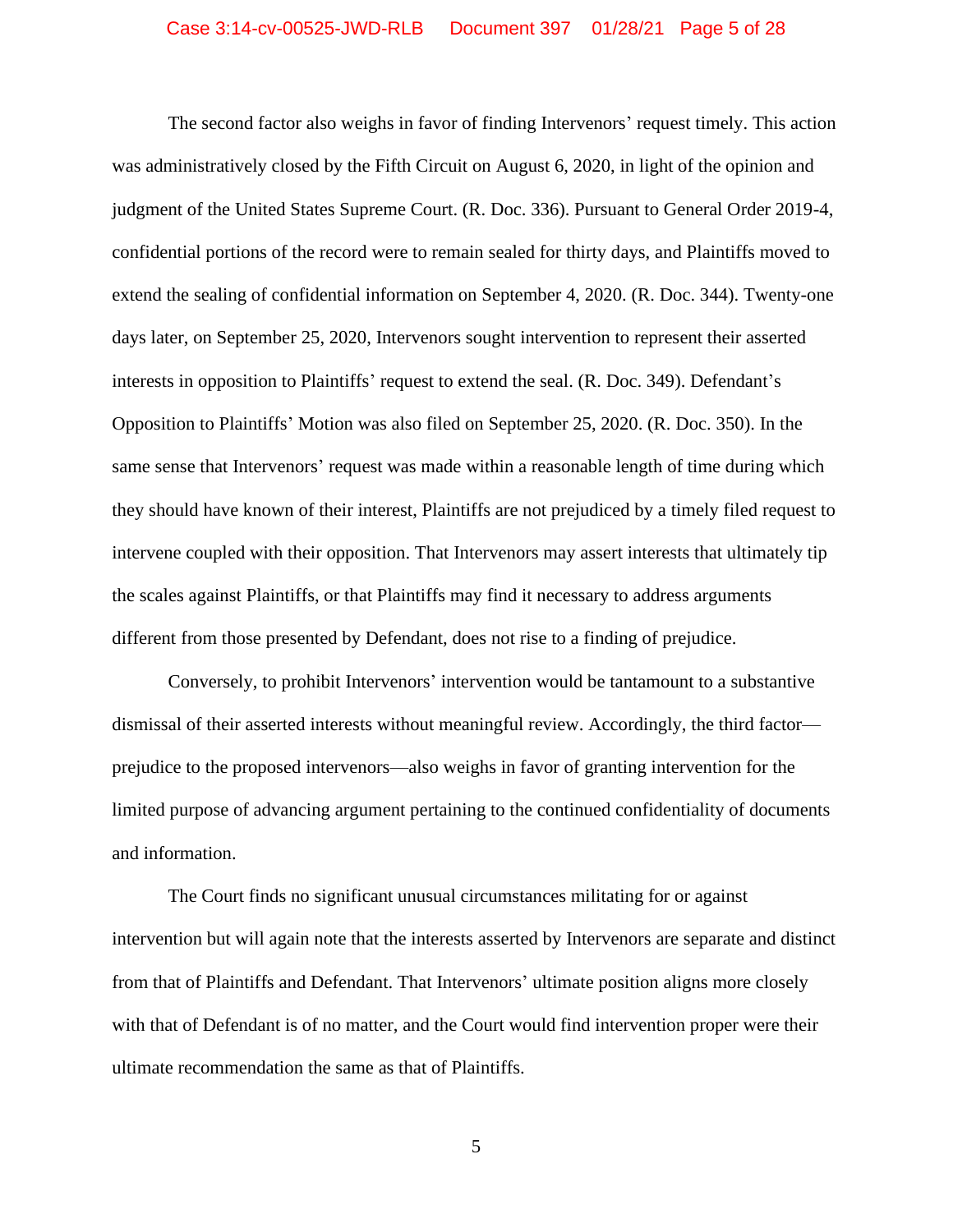# Case 3:14-cv-00525-JWD-RLB Document 397 01/28/21 Page 6 of 28

The public's right to access judicial records is "a precious common law right, one that predates the Constitution." *Nixon v. Warner Commc'ns, Inc.*, 435 U.S. 589, 612 (1978) (Marshall, J., dissenting) (citation omitted). Further, in exercising discretion to seal judicial records, which is the substantive issue at hand, the Court seeks to balance the public's right of access against the interests favoring nondisclosure. *S.E.C. v. Van Waeyenberghe*, 990 F.2d 845, 848 (5th Cir. 1993) (citing *Nixon*, 435 U.S. at 599, 602). The public's right to access judicial records is not absolute, but given such a right, to deny intervention would be inappropriate. Intervenors seek to assert and protect the public's general right to access judicial records, an essential interest that is not currently represented, and therefore, intervention is justified and appropriate. The Motion to Intervene (R. Doc. 349) is **GRANTED**.

#### **b. Motion to Maintain**

Plaintiffs seek to maintain certain documents and information under the seal following the final resolution of the substantive issues in this litigation by the Supreme Court. More specifically, Plaintiffs request the following information remain under seal, providing a demonstrative chart reflecting the electronic docket reference along with the following supporting classifications: (1) the identity or other identifying information of the Plaintiff abortion providers ("Plaintiff physicians"); (2) purportedly sensitive business information; (3) identity of non-party healthcare provider(s); and (4) confidential clinic information. (R. Doc. 344-3).

As a starting point, "[i]t is clear that the courts of this country recognize a general right to inspect and copy public records and documents, including judicial records and documents." *Nixon*, 435 U.S. at 597. However, "the right to inspect and copy judicial records is not absolute," and "[e]very court has supervisory power over its own records and files." *Nixon*, 435 U.S. at 598.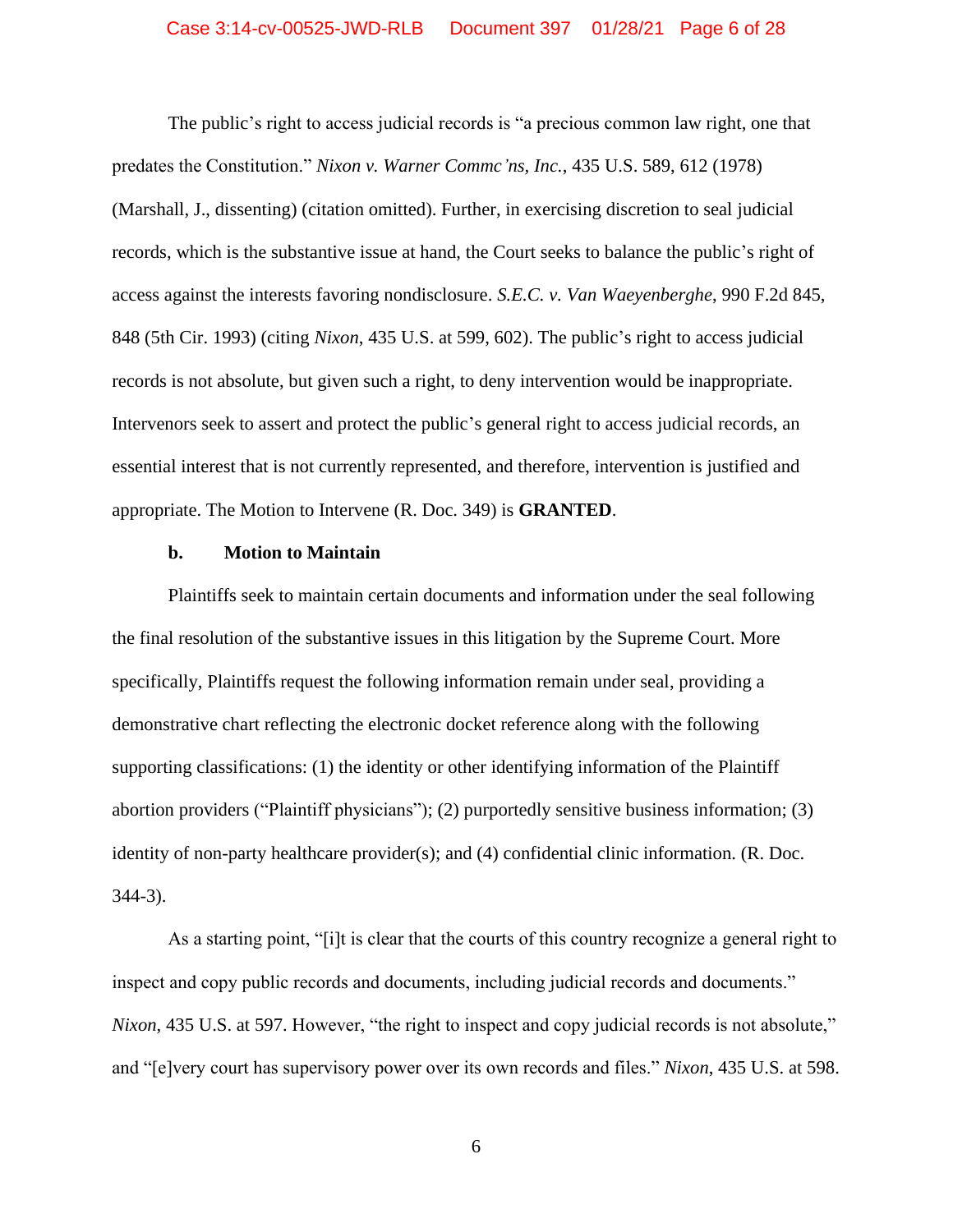# Case 3:14-cv-00525-JWD-RLB Document 397 01/28/21 Page 7 of 28

*See also Vantage Health Plan, Inc. v. Willis-Knighton Med. Ctro.*, 913 F.3d 443, 450-51 (5th Cir. 2019) ("The decision whether to allow public access to court records 'is one best left to the sound discretion of the trial court, a discretion to be exercised in light of the relevant facts and circumstances of the particular case.'" (internal citations omitted)). As noted in *Bradley on behalf of AJW v. Ackal*, 954 F.3d 216, 225 (5th Cir. 2020), "[t]his circuit has not assigned particular weight to the presumption [of public access to judicial records]… Nor has this court interpreted the presumption in favor of access as creating a burden of proof."

Pursuant to General Order 2019-4, thirty days after final disposition of an action, "all sealed pleadings and other papers shall be placed in the case record unless a District Judge or Magistrate Judge, upon motion and for good cause shown, orders that the pleading or other paper be maintained under seal." As such, the Court's general order puts the onus on the party seeking to maintain such items under seal to make an appropriate showing. This is consistent with similar treatment in our sister districts<sup>1</sup> and also consistent with the Fifth Circuit's admonition that "[i]n any case, "[t]he district court's discretion to seal the record of judicial proceedings is to be exercised charily." *Bradley*, 954 F.3d at 225 (citing cases).

The balance of considerations that justified the sealing of certain documents and information during the pendency of this litigation is not the same as applied upon final disposition. Thus, it is prudent to re-assess those considerations upon final disposition when a party makes a timely motion requesting continued, essentially permanent sealing of court records from the public eye.

<sup>1</sup> *See, e.g., Ruby Slipper Café, LLC v. Belou*, 2020 WL 4897905, at \*6 (E.D. La. Jan. 8, 2020); *Select Interior Concepts, Inc. v. Pental*, 2020 WL 2132575, at \*3 (N.D. Tex. May 5, 2020); *Bankhead v. Gregg Cty.*, 2013 WL 124114, at \*2 (E.D. Tex. Jan. 9, 2013); *Torres-Montalvo v. Keith*, 2011 WL 5023271, at \*2 (S.D. Tex. Oct. 17, 2011).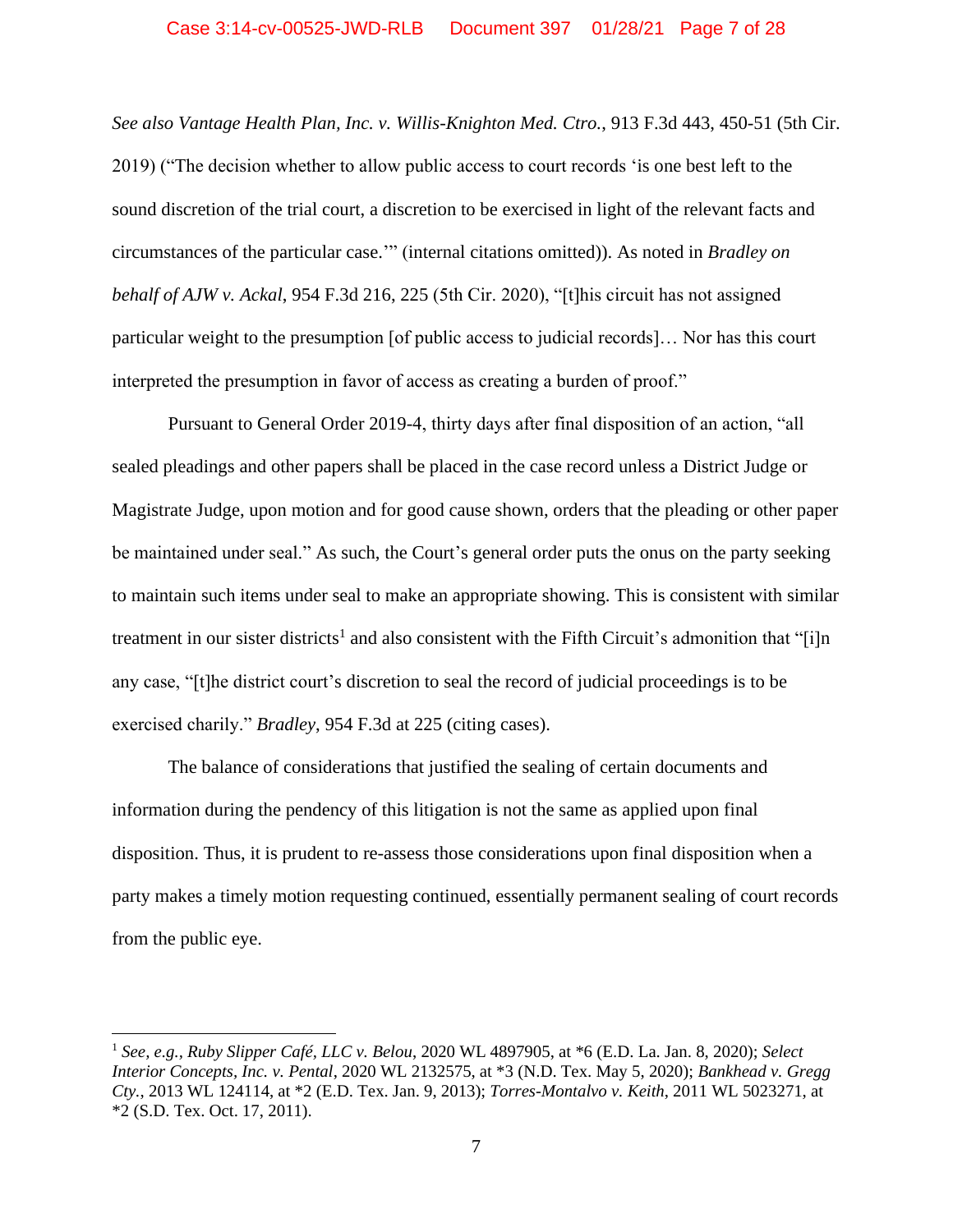# Case 3:14-cv-00525-JWD-RLB Document 397 01/28/21 Page 8 of 28

Upon review, the Court notes the following docket entries, with and without exhibits or attachments, remain sealed: R. Docs. 63, 93, 94, 101-105, 109, 112, 113, 117-120, 168, 170, 175, 176, 180, 182-189, 197, 198, 200, 203, 205, 211, 237, 257, 261, 262, 351, 366, 378, 379, 380, 387-390. The Court will address the propriety of continued confidentiality in sections that follow, noting explicitly that reference to a main document in an entry herein does not purport to include attachments unless specifically noted. For example, were the Court to rule that R. Doc. ABC should be unsealed, that finding is inapplicable to attached R. Docs. ABC-1 and ABC-2 unless also explicitly stated.

As an initial matter, Plaintiffs' purported reliance on the existing Protective Orders, including any argument that documents or information was divulged in this litigation in reliance that such information would remain confidential forever, is misplaced, as is Plaintiffs' reliance on any initial finding of good cause to seal information for the duration of this litigation. As noted previously, the weight of the various interests changes upon final disposition of a litigation such that considerations and balancing of those interests should be addressed anew where a party requests continued sealing after final disposition in contravention of the ordinary practice of unsealing same. General Order 2019-4, which provides the default for unsealing documents and information upon the passing of thirty days after final disposition of a litigation, is a public order to which Plaintiffs and their counsel practicing in federal court are presumed to be aware. Continued sealing past the thirty days provided for in General Order 2019-4 is a separate inquiry.

# **1. Plaintiffs do not Request Continued Confidentiality**

Plaintiffs accompany their Motion to Maintain with a demonstrative chart marked "Exhibit A," representing those documents over which Plaintiffs request continued sealing. (R. Docs. 344-1 at 1, 344-3). Not all of the documents currently under seal appear on Plaintiffs'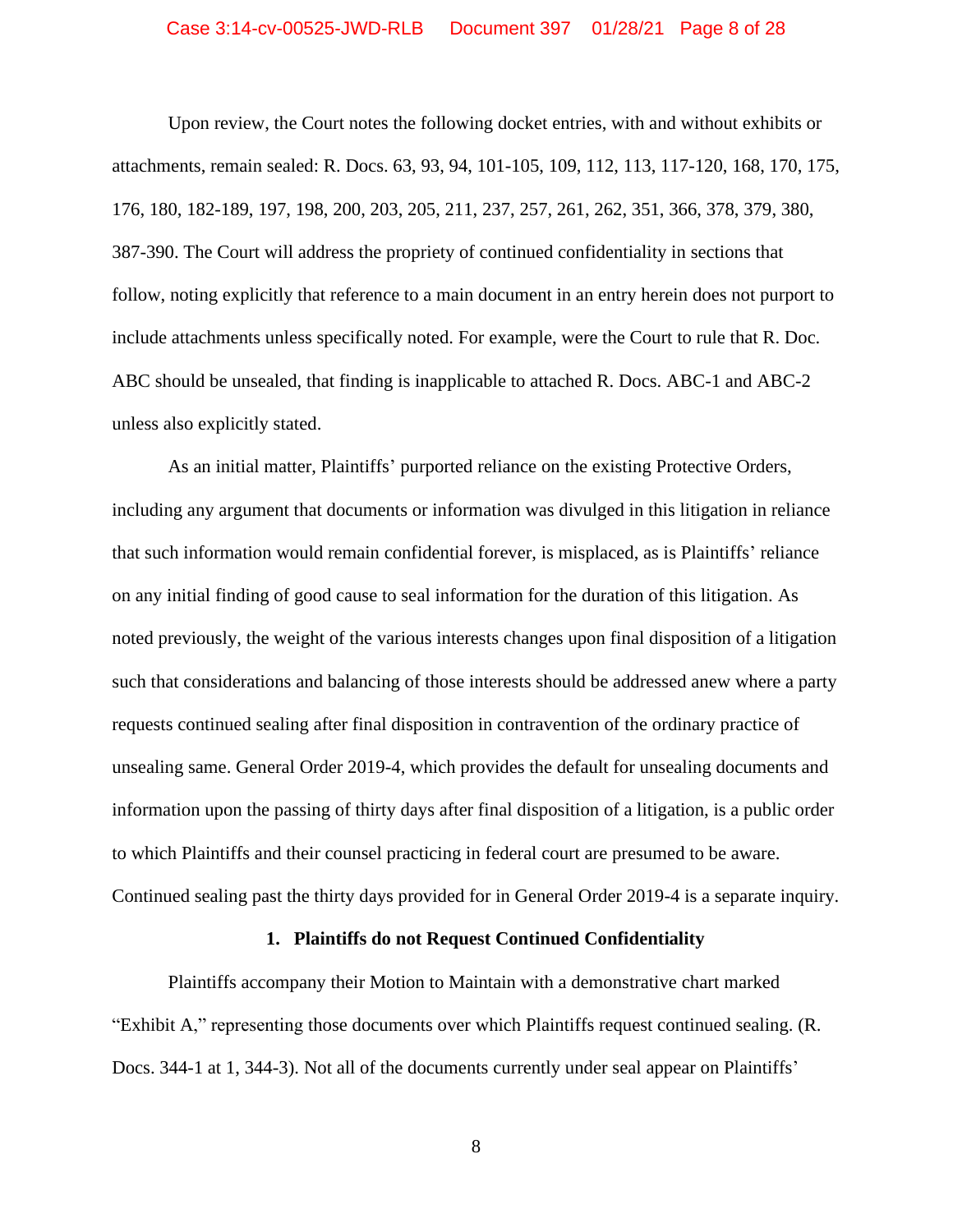# Case 3:14-cv-00525-JWD-RLB Document 397 01/28/21 Page 9 of 28

Exhibit A such that it can be reasonably inferred from this document that continued confidentiality is not requested as to those documents not listed. Given the default rule of public access, and Plaintiffs' burden of establishing good cause to maintain documents under seal, where Plaintiffs do not request a document to remain under seal, the Court will lift the seal without further discussion. Accordingly, the following documents shall no longer be maintained under seal: R. Docs. 101, 103, 105, 109, 109-1, 109-2, 112, 112-1, 112-2, 112-3, 112-4, 112-5, 113, 113-1, 113-2, 113-3, 113-4, 113-5, 113-6, 113-7, 113-8, 117, 118, 118-1, 118-2, 118-3, 119, 120, 120-1, 120-2, 120-3, 120-4, 120-5, 120-6, 175, 183, 211, 261. 2

# **2. Documents without Confidential Information**

In addition to the documents listed above, for which Plaintiffs do not request continued sealing beyond final disposition, the Court notes that a number of documents filed under seal contain no information Plaintiffs contend might be subject to further sealing (though certain attachments may). Documents that do not contain any confidential information, including the identity or identifying information of abortion providers, their staff or clinic staff, the identity or identifying information of patients, the identity or identifying information of third party providers, or any purportedly sensitive business information or confidential clinic information, do not justify continued sealing. This includes, but is not necessarily limited to, orders of this Court as well as the district court that simply grant or deny a motion without discussion. Based on the Court's review, these documents shall be made public, and are as follows: R. Docs. 93,

<sup>2</sup> The Court notes that certain documents were filed under seal *after* the filing of Plaintiffs' Motion to Maintain. The validity of continued sealing separately of those documents will be addressed in a subsequent section as necessary. (*See, e.g.*, R. Docs. 351, 366, 378, 379, 380, and 387-390, along with attachments).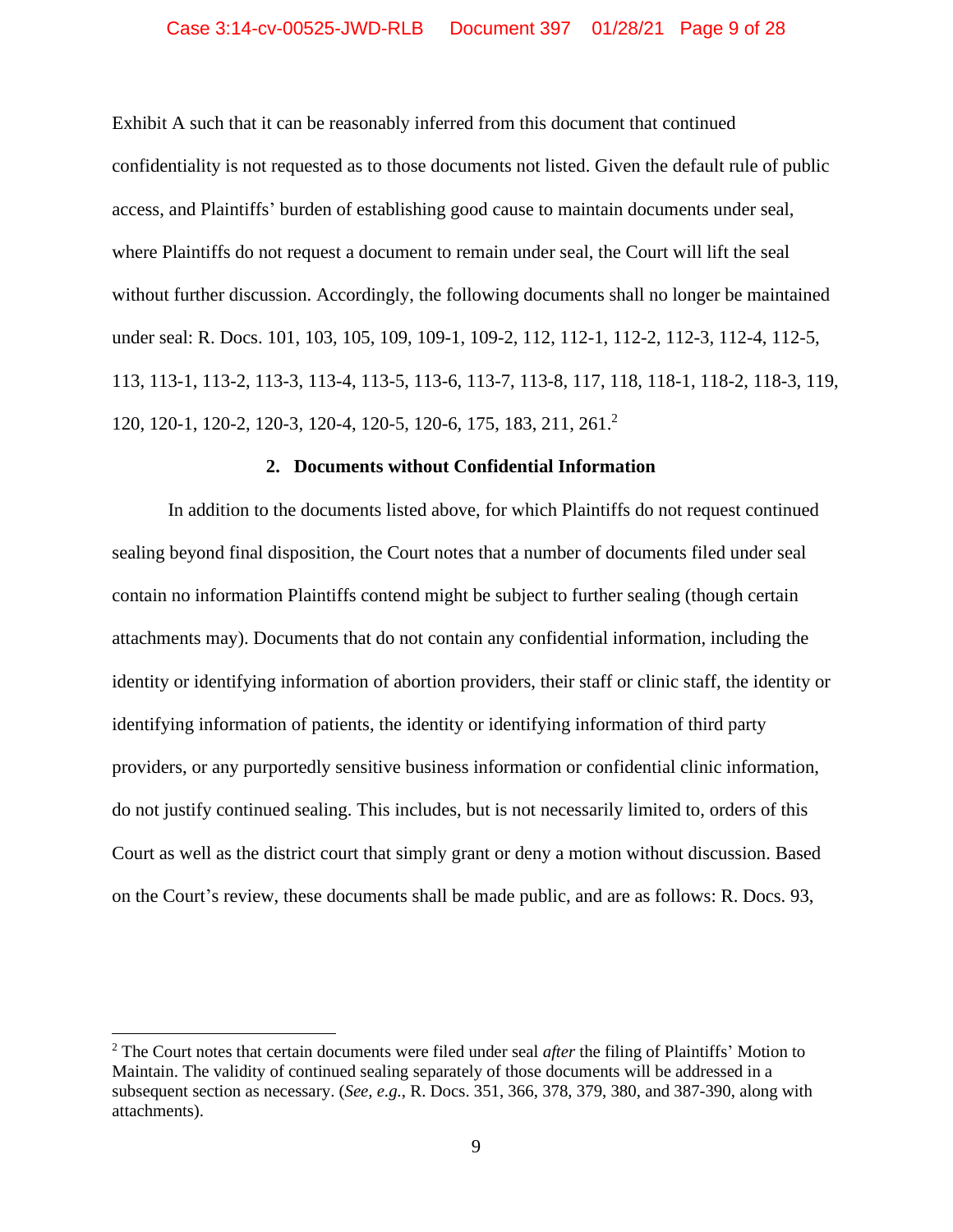94, 168, 168-1, 168-2,<sup>3</sup> 168-3, 170, 180, 197, 198, 203, 257, 351, 351-1, 351-2, 366, 366-1, 380, 380-3, 387, 387-1, 388, 390.<sup>4</sup> The Court then turns to the substantive categories of documents over which Plaintiffs request continued sealing.

# **3. Identity of Plaintiff Physicians and Non-Party Healthcare Providers**

This Court permitted the Plaintiff physicians to proceed under pseudonym for the duration of this litigation. In so doing, the Court noted after reviewing the arguments and information provided that "the potential for harassment, intimidation and violence in this case, particularly in light of the past and present instances of such conduct both nationwide and in Louisiana, justifies the unusual and rare remedy of allowing the individual Plaintiffs to proceed anonymously." (R. Doc. 24 at 2). Those concerns underlying the Court's August 28, 2014 finding have not necessarily disappeared, but must be re-assessed now that the litigation has been resolved, and in consideration of the arguments and information presented to date.

Plaintiffs argue continued sealing of the identity of the Plaintiff physicians is warranted for two reasons. First, Plaintiffs cite various news sources and argue that the "threats to the safety of these physicians, their families, and co-workers have not gone away." (R. Doc. 344-1 at 8). Second, Plaintiffs argue that abortion providers in other, currently pending proceedings were granted pseudonymous protection such that, to the extent they may be parties in this case, the unsealing of their identities herein would "effectively 'out' their participation in those proceedings as well." (R. Doc. 344-1 at 8).

<sup>&</sup>lt;sup>3</sup> The deposition testimony of certain witnesses are identified by name. Those witnesses and their testimony is specifically referenced in the district judge's Findings of Fact and Conclusions of Law. (R. Doc. 274).

<sup>4</sup> Certain documents that do not contain confidential information were not asked to remain sealed. Those are not referenced in this section but the same reasoning would apply. At the same time, some documents and/or attachments may be referenced in more than one section, as the considerations for unsealing or continued sealing may be applicable on numerous grounds.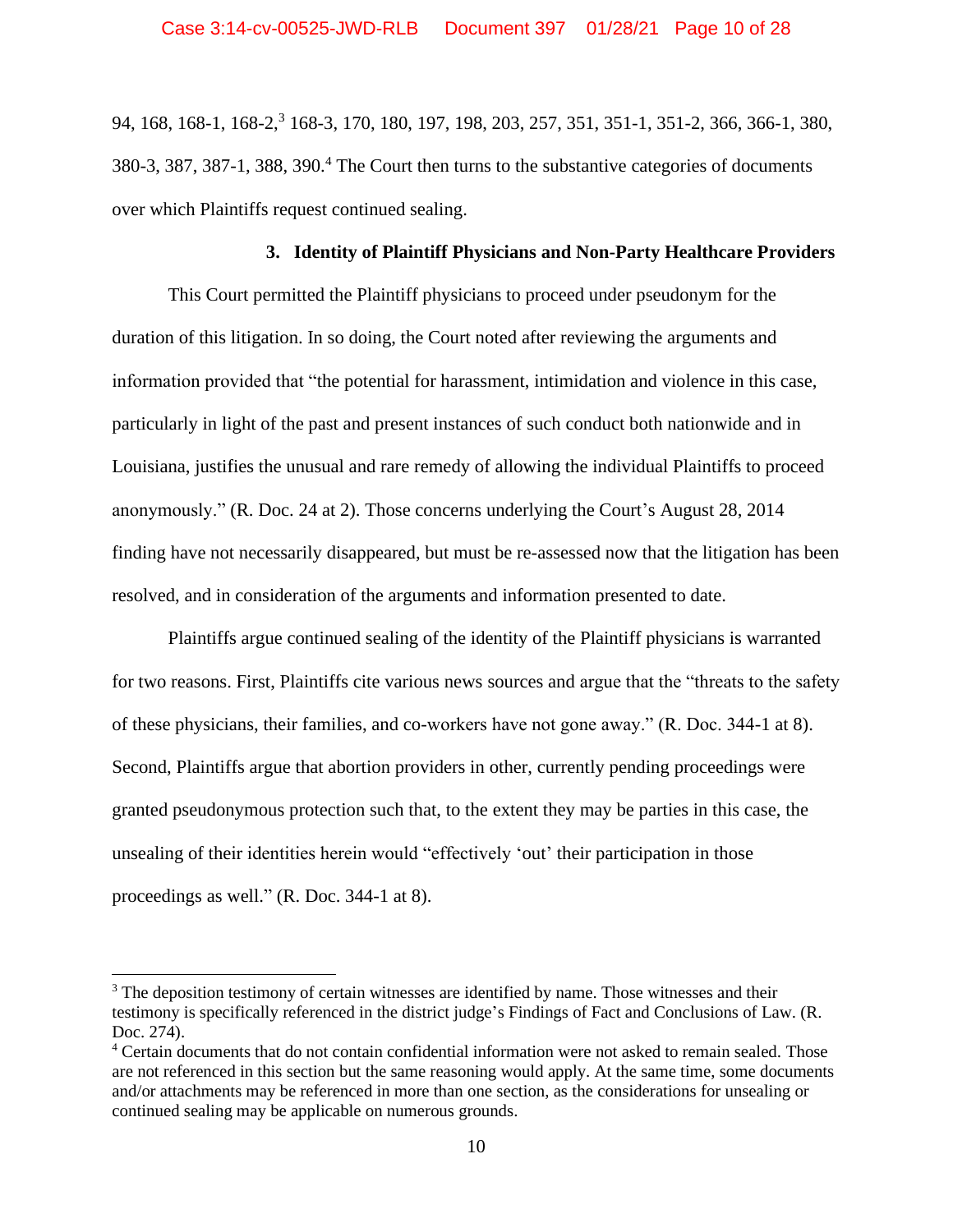# Case 3:14-cv-00525-JWD-RLB Document 397 01/28/21 Page 11 of 28

Defendant's position is that the identity of the Plaintiff physicians should be unsealed for various reasons including assertions that at least some of their identities as abortion providers are already known and available to the public, they have failed to show any specific, current threat to their safety, and that they have waived any privacy concerns through selective revelation of their identities as abortion providers to reporters. (R. Doc. 350 at 16-19). Intervenors echo Defendant's argument, asserting that "several aspects of these identities are already known," and that Plaintiffs have failed to establish good cause for the continued sealing of their identities. (R. Doc. 349-1 at 20-22).

That the identity of some or all of the Plaintiff physicians is publicly available does not end the inquiry. Identifying the Plaintiff physicians as abortion providers may add very little to the public's existing knowledge. It would, however, confirm their participation in this particular litigation as well as in other, still pending matters.<sup>5</sup> Thus, the balance of interests turns on two considerations: the significance of their identities in this litigation, i.e., whether continued sealing of their identities would hinder the public's meaningful access, and their anonymity in other, currently pending abortion-related litigation.

The Court notes that certain plaintiff-physicians in the case of *June Medical Services LLC, et al. v. Gee, et al.*, Case No. 3:16-cv-444-BAJ-RLB, were permitted to proceed using pseudonyms. Upon challenge to the protective order in that related action, the district court acknowledged "the potential harm that may result to the non-Doe doctors, should their names be publicized," and noted that "[m]ost troubling, Defendants have alleged that searching for the names of the non-Doe Doctors, it was discovered that their names appeared on websites that

<sup>5</sup> Plaintiffs correctly distinguish between the public's ability to learn the identity of an abortion provider versus the unsealing and confirmation of such individual's involvement as a plaintiff in this case. (R. Doc. 344-1 at 6).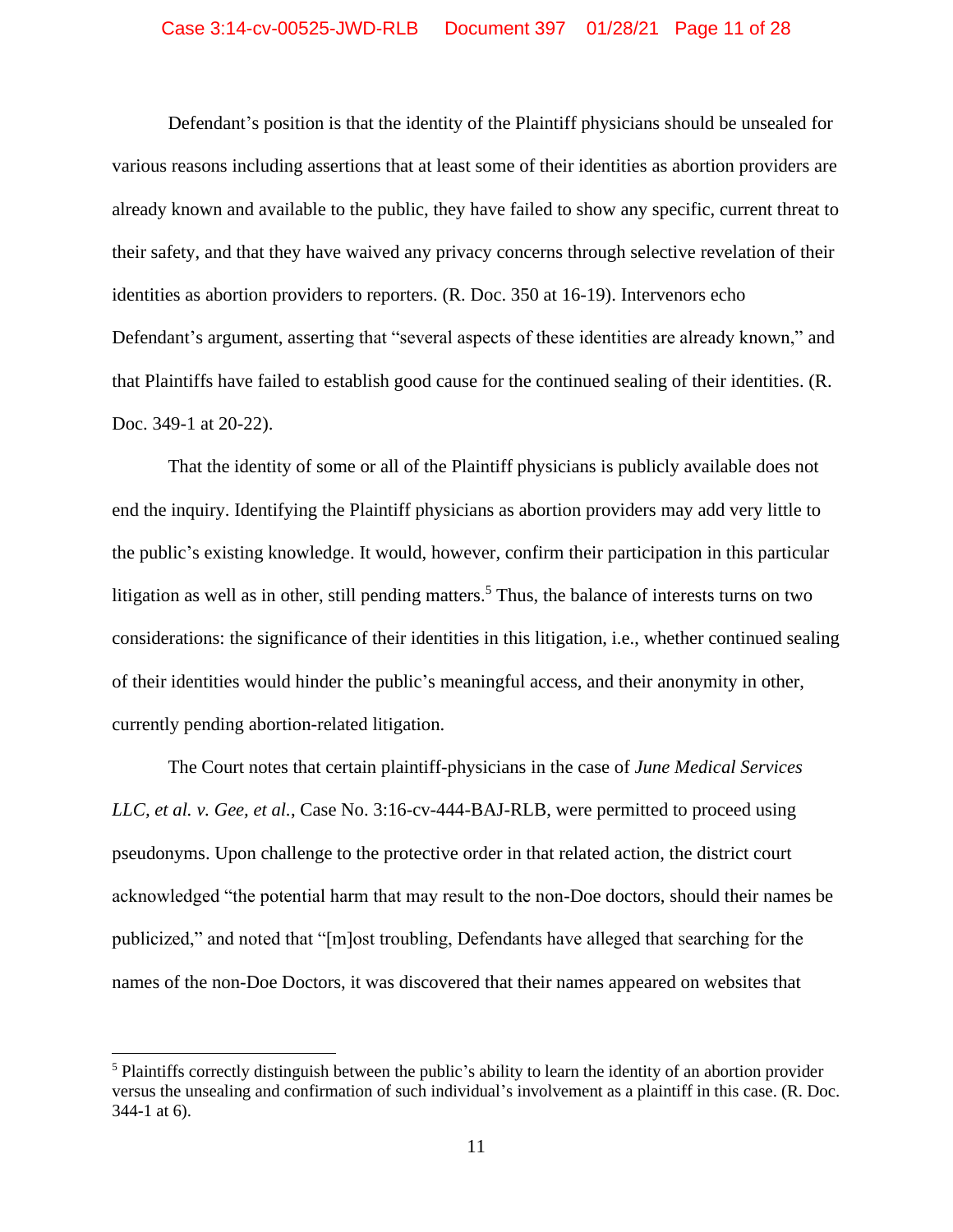# Case 3:14-cv-00525-JWD-RLB Document 397 01/28/21 Page 12 of 28

Plaintiffs identified as being potentially linked with groups that advocate violence against abortion providers and clinics." *Id*. at ECF 265 at 6. The district court in that litigation has not changed the determination that good cause exists to allow the Protective Orders to stand, including the genuine need to protect the identities of the abortion providers.

Plaintiffs also direct the Court's attention to information and media reports of continuing, and in some instances increasing, threats of violence against abortion providers that would compromise their safety as well as the safety of their families. (R. Doc. 344-1 at 8). The district court in the aforementioned litigation noted that certain physicians' "names appeared on websites that Plaintiffs identified as being potentially linked with groups that advocate violence against abortion providers and clinics." *June Medical*, Case No. 16-cv-444-BAJ-RLB, ECF No. 265 at 6. Further, the district court recognized the concerns of Plaintiff physicians at several points in its Findings of Fact. For example, the district court stated, "[t]he evidence is overwhelming that in Louisiana, abortion providers, the clinics where they work and the staff of these clinics, are subjected to violence, threats of violence, harassment and danger... Defendant offered no evidence to counter Plaintiffs' evidence on this point." (R. Doc. 274 at 41-42). "[T]here is a mountain of un-contradicted and un-objected to evidence supporting this conclusion." (R. Doc. 274 at 42). *See also* R. Doc. 274 at 43 ("The evidence, in turn, leaves no question about the dangers and hostility regularly endured by Plaintiffs."); R. Doc. 274 at 45 ("Anti-abortion activists picketed the school of the children of a doctor formerly affiliated with Delta, after which that doctor quit."); R. Doc. 274 at 93 n.49 ("It is noteworthy that Hospital C, a hospital in a major metropolitan area and not a party to this action, is so concerned about the ramifications of having its identity public[ly] revealed, that it requested that it be named only through a pseudonym and, with the consent of all the Parties, this was allowed.").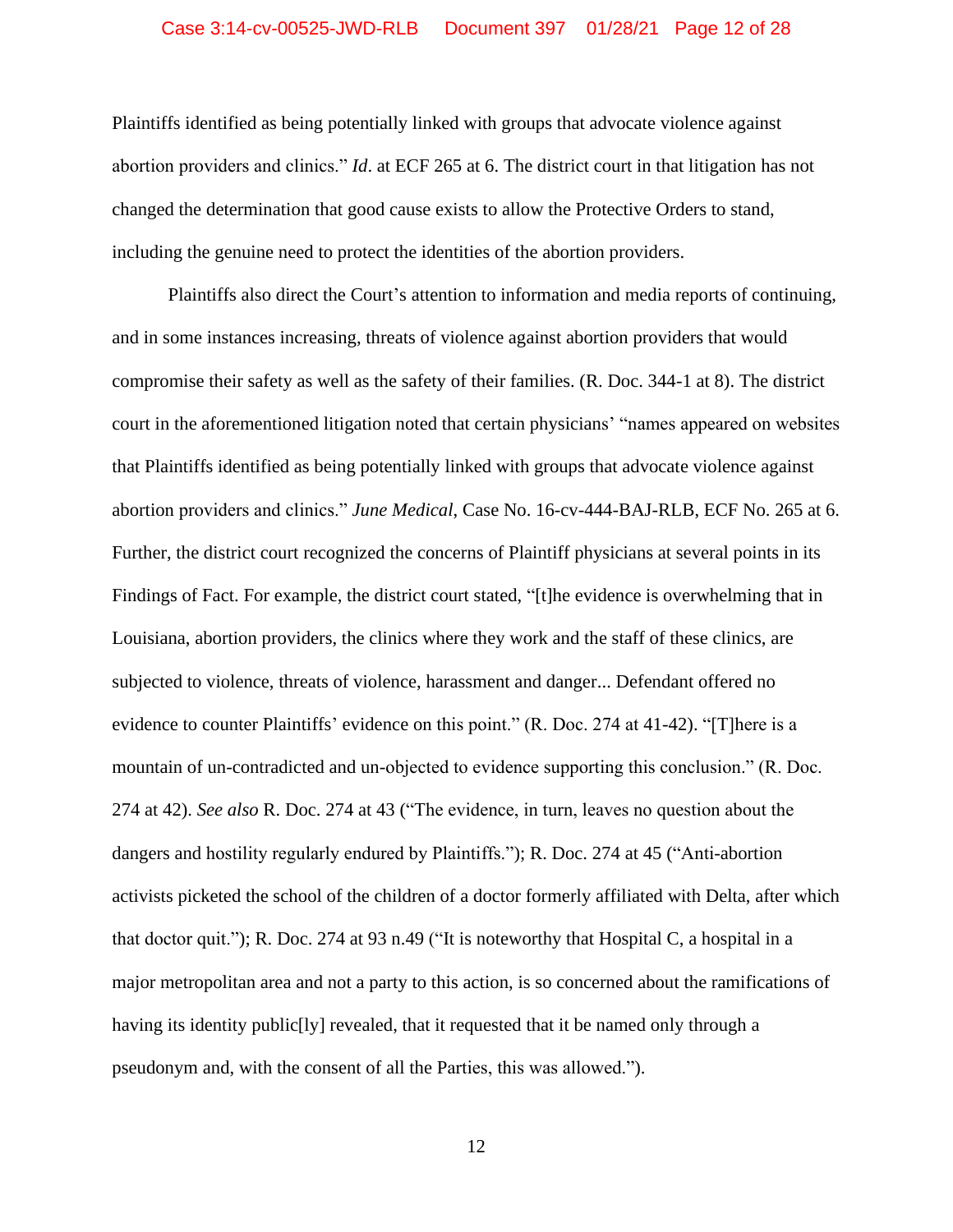## Case 3:14-cv-00525-JWD-RLB Document 397 01/28/21 Page 13 of 28

Contrary to Defendant and Intervenors' assertions that generalized threats of harm are insufficient to sustain anonymity in abortion-related litigation, this Court notes that the line between generalized and specific is potentially thin, and shares those concerns with the Plaintiff physicians as well as the two district court judges in this district that have issued rulings upholding the ability to proceed under pseudonym. As stated by a Dr. Doe in a public exhibit provided by Defendant, "[t]he terrorism works you know. It does. And so once you start murdering abortion providers you know it really does terrorize the other abortion providers," while the interviewer in that same transcript notes that "[d]ue to safety concerns, he [Dr. Doe] has always left his name out of the press." (R. Doc. 352-6 at 12). These circumstances weigh heavily in favor of protecting the identity of the Plaintiff physicians out of general concerns for their safety and well-being as well as that of their families.

At the same time, these concerns must be balanced against the general deference to the public's right to access judicial records. Most compelling is Defendant's argument that Plaintiff physicians have voluntarily revealed themselves to the public as abortion providers, and then seemingly express concern about threats of violence directed to abortion providers in general. The Court recognizes, however, that their identity as Plaintiff physicians in this matter may carry additional risks beyond their identification as an abortion provider.

The Court has reviewed the information advanced by Defendant that purports to reveal their identities to the public, and finds that the revealing nature of that information is somewhat exaggerated. First, an internet search of a physician's name or a webpage that states the name does not establish public availability as an abortion provider (or as a plaintiff in this case) because a necessary prerequisite of the search is knowledge of the identity in the first place. Neither Defendant nor Intervenors provide any information regarding search engine results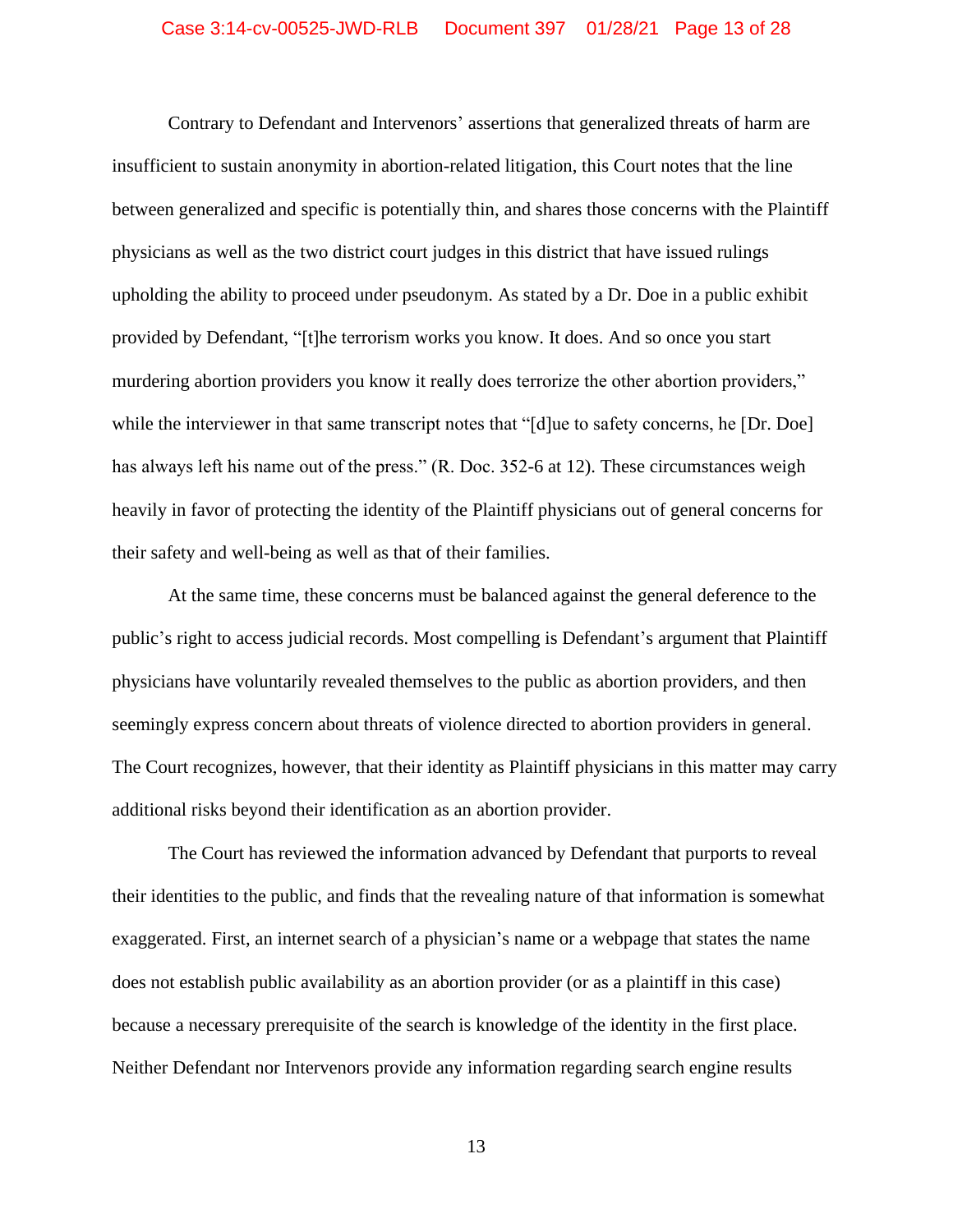# Case 3:14-cv-00525-JWD-RLB Document 397 01/28/21 Page 14 of 28

returned after searching terms like "Louisiana abortion providers" or "physicians performing abortions in Louisiana."

As to the specific Plaintiff physicians, other publicly available information may show that a Plaintiff physician has retired from practice, but there is nothing in that exhibit that indicates he provides or provided abortions or is involved in this litigation. (*See* R. Doc. 351-8). The Court does, however, recognize that possible searches pertaining to the known abortion clinics may reveal the identities of a Plaintiff physician, but still will not identify them or their involvement in this litigation.

Evidence cited by Defendant in support of its contention that "June Medical and its counsel have solicited media coverage in ways that are wholly inconsistent with any serious concerns about safety" contains no reference to or identifying information regarding Plaintiff physicians, but does identify several clinic staff by name and image. (R. Doc. 350 at 6). On balance, the Court finds Defendant and Intervenors' suggestions that the identity of Plaintiff physicians is publicly available is true as to some, but not all of the Plaintiff physicians.

Dr. Does 1-3, as noted by Plaintiffs, are also proceeding as plaintiffs anonymously in a separate abortion-related action in this district, *June Medical Services, et al. v. Russo*, Case No. 16-cv-444-BAJ-RLB. This fact weighs heavily in favor of permitting continued anonymity. As Plaintiffs note, the unsealing of certain Plaintiff physicians in this litigation would reveal their participation in a currently pending litigation for which the district judge found good cause to permit those Plaintiff physicians to proceed anonymously, citing continued concerns for personal safety. To unseal their identities herein would be tantamount to disregarding a standing order of the district judge in that litigation.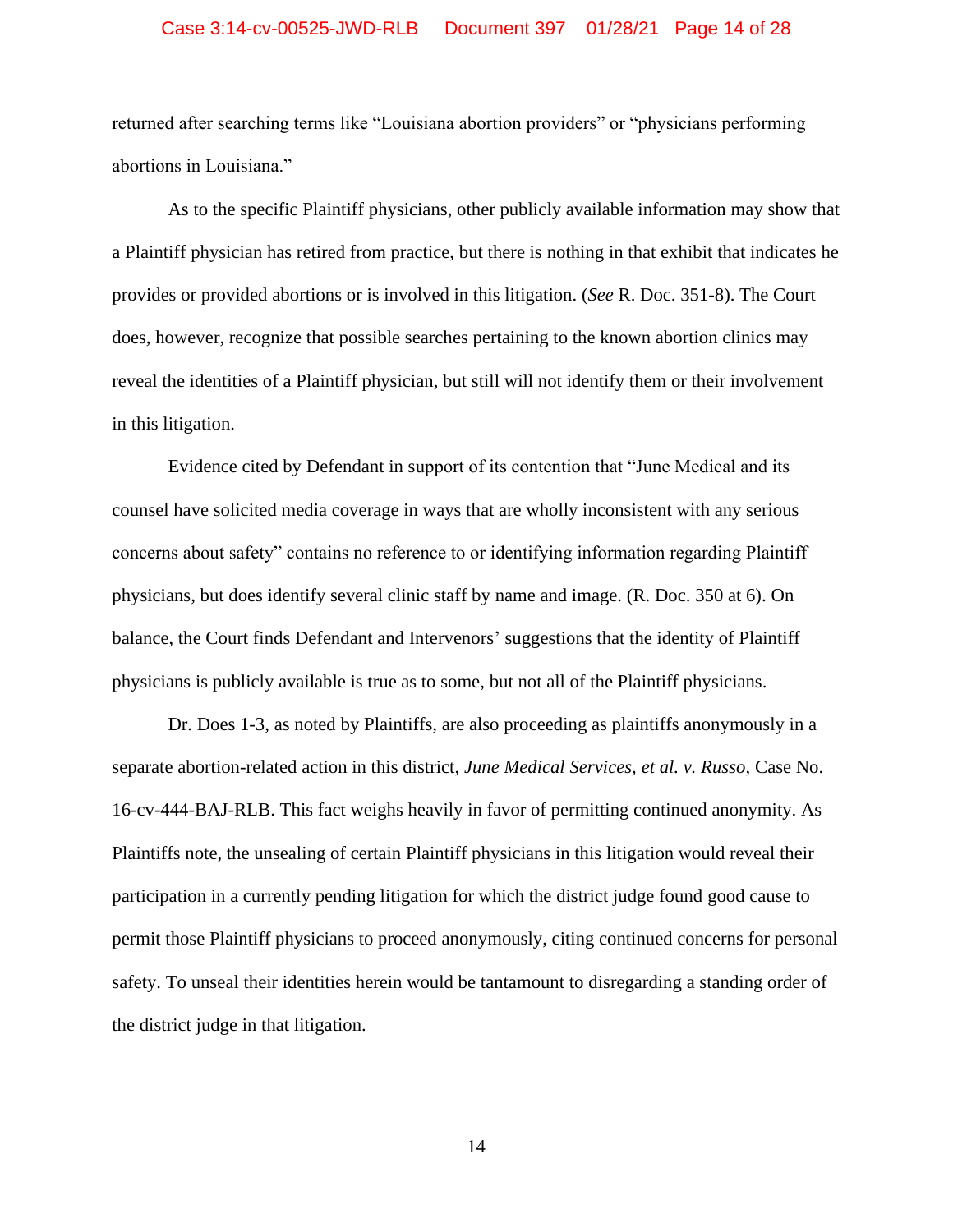## Case 3:14-cv-00525-JWD-RLB Document 397 01/28/21 Page 15 of 28

Defendant also cites to cases in other courts wherein abortion providers have litigated in their own names. That certain abortion providers would choose to litigate in their own names does not necessitate a finding that other abortion providers' identities must necessarily be available to the public. It is entirely possible that one or more of the identities of the Plaintiff physicians is publicly available through other means of inquiry, or even that an astute individual would be able to aggregate public information in this litigation to deduce a reasonable or potentially accurate guess as to the identity of one or more of the Plaintiff physicians. Those possibilities do not, however, necessitate a finding that their identities should be judicially unveiled in light of valid, recognized concerns for their safety and their ability to practice in their chosen areas.

In *Doe v. Stegall*, 653 F.2d 180, 186 (5th Cir. 1981), the Fifth Circuit allowed plaintiffs challenging governmental activity to proceed anonymously based in part on a finding that, "[a]lthough they do not confess either illegal acts or purposes, the Does have, by filing suit, made revelations about their personal beliefs and practices that are shown to have invited an opprobrium analogous to the infamy associated with criminal behavior." The same can be said here. The Court is sensitive to these concerns, and notes that two of our district judges have agreed in this and other pending abortion-related litigation.

What remains for consideration is the relevant significance of the identity of the Plaintiff physicians to the findings of the district court, the Fifth Circuit, and the Supreme Court, based, once again, on the general right of public access to judicial records. Even in that light, however, the scales do not tip so significantly as to warrant unsealing of the identity of the Plaintiff physicians.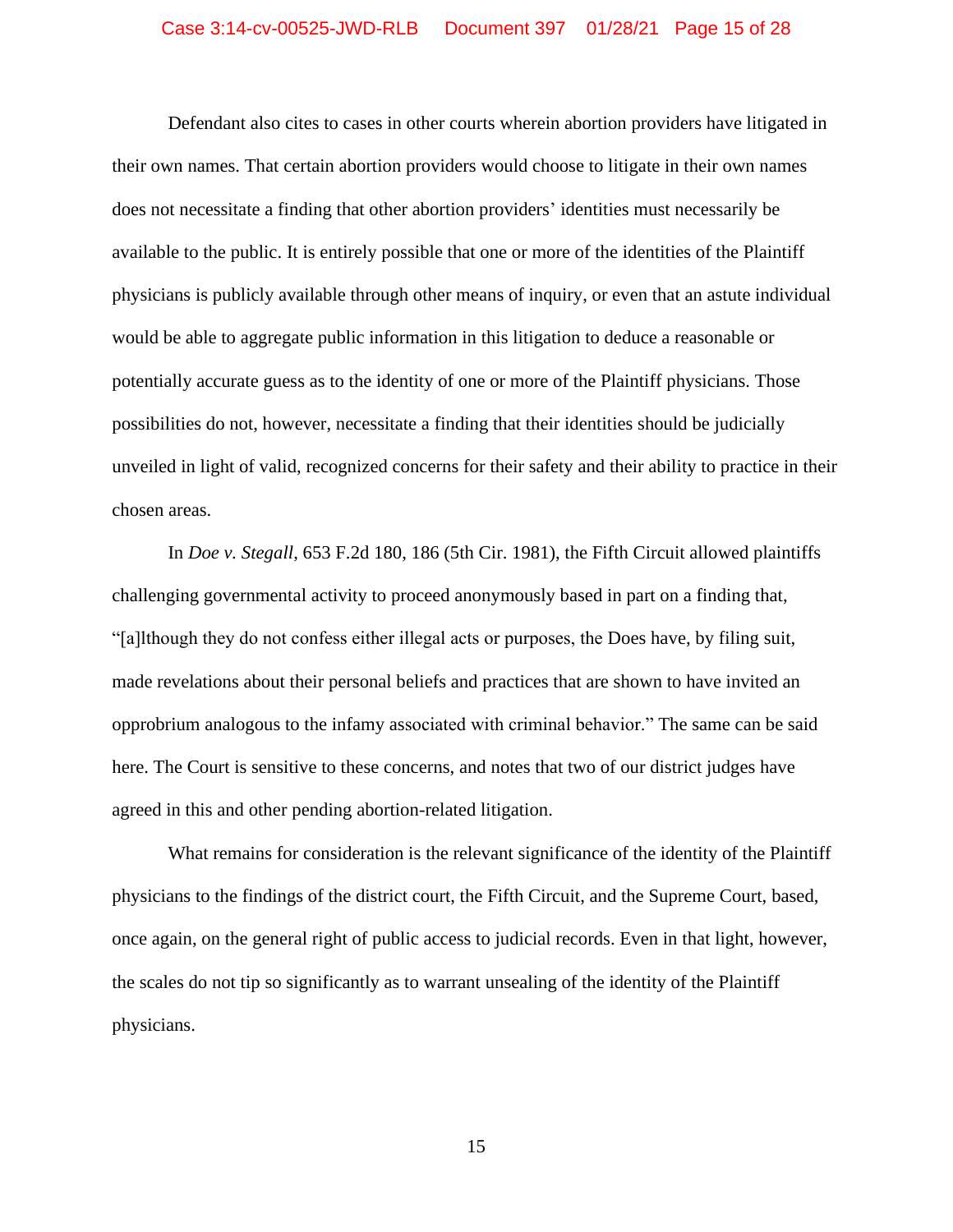# Case 3:14-cv-00525-JWD-RLB Document 397 01/28/21 Page 16 of 28

First, there is a substantial volume of relevant information pertaining to each of the Plaintiff physicians contained in the substantive decisions at each level, which includes but is not limited to the physicians' practice areas, board certifications, age and years in practice, clinic association, clinic practice schedules, types of abortion provided, gestational ages at which abortions provided, approximate daily, weekly, monthly, and yearly abortions performed by number and percentage, summaries of admitting privileges and applications (including excerpts of communications), training, and personal accounts of complications (without patientidentifying information. *See, e.g.,* R. Doc. 274 at 24-28; *June Med. Servs. L.L.C. v. Gee*, 905 F.3d 787, 793-801 (5th Cir. 2018); *June Medical Servs., LLC, et al. v. Russo*, 140 S.Ct. 2103 (2020).

The addition of the identities of the Plaintiff physicians adds very little, if anything, to the pool of public information. The district court, Fifth Circuit, and Supreme Court all took great care to thoroughly outline the facts and information upon which they relied in their findings, while preserving the anonymity of the Plaintiff physicians. The various courts' decisions did not turn on the identity of the Plaintiff physicians, and their identities add little to understanding the basis and, as Defendant and Intervenors point out, highly fact-specific underpinnings of the courts' decisions. Further, Intervenors have not shown how the identity of the Plaintiff physicians would assist in the crafting of new legislation regulating abortion, or the drafting of analytical articles regarding the Supreme Court's decision, especially considering the availability of a substantial volume of information regarding the Plaintiff physicians in the other courts' decisions.

In light of this finding, balanced with the noted continuing concerns for safety as well as the continued anonymity provided certain Plaintiff physicians in *June Medical Services LLC, et*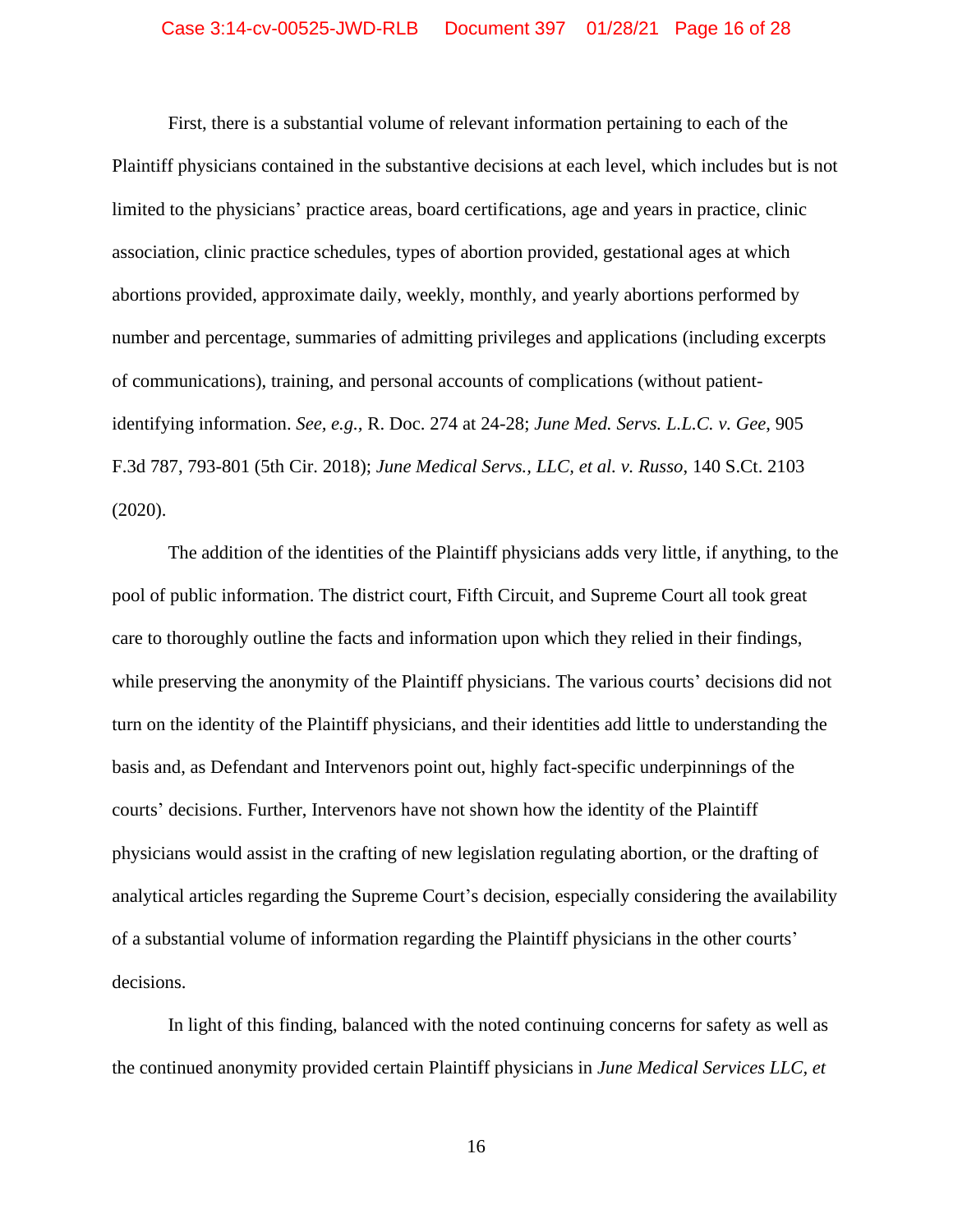*al. v. Gee, et al.*, Case No. 3:16-cv-444-BAJ-RLB, this Court finds good cause to order the identity of Plaintiff physicians to remain sealed. Neither Defendant nor Intervenors provide any argument as to why the identity of a Plaintiff physician is necessary going forward, which fact the Court considers on balance with the genuine concerns for safety expressed by those same Plaintiff physicians. This finding specifically includes the actual identity of the Plaintiff physicians by name, SSN, driver's license number, telephone number, residential address, marital status, and any familial relations, all of which shall remain confidential. Conversely, this finding does not include information about the Plaintiff physicians that appears in public decisions as outlined above, as well as any other similar information.

Defendant suggests that "even if anonymity were still justified, it would not justify maintaining documents under seal," noting that "heavy redactions cover the doctors' names even in the sealed record." (R. Doc. 350 at 19). The Court agrees. Based upon the Court's review of the documents that remain under seal, much of the information noted above has already been redacted, even in the sealed record. R. Doc. 63 shall remain sealed. In addition, R. Docs. 170-2 and 176 will also remain sealed.<sup>6</sup> Beyond that, to the extent the Court does not find good cause to continue to seal any document herein that contains any of the above listed information, that information shall be redacted where appropriate. In other words, the existence of some or all of the information the Court has found to be confidential in this section, that information shall remain confidential via redaction rather than seal an entire document that contains confidential

<sup>6</sup> These two documents are an attachment to a Joint Stipulation. That attachment contains a unique identifying number for one of the Plaintiff physicians. This sealing protects the identity of the Plaintiff physician. The actual joint stipulation (R. Doc. 170-1), which is addressed in the public record and provides all information sufficient to address the concerns of the defense and the intervenors, is being unsealed.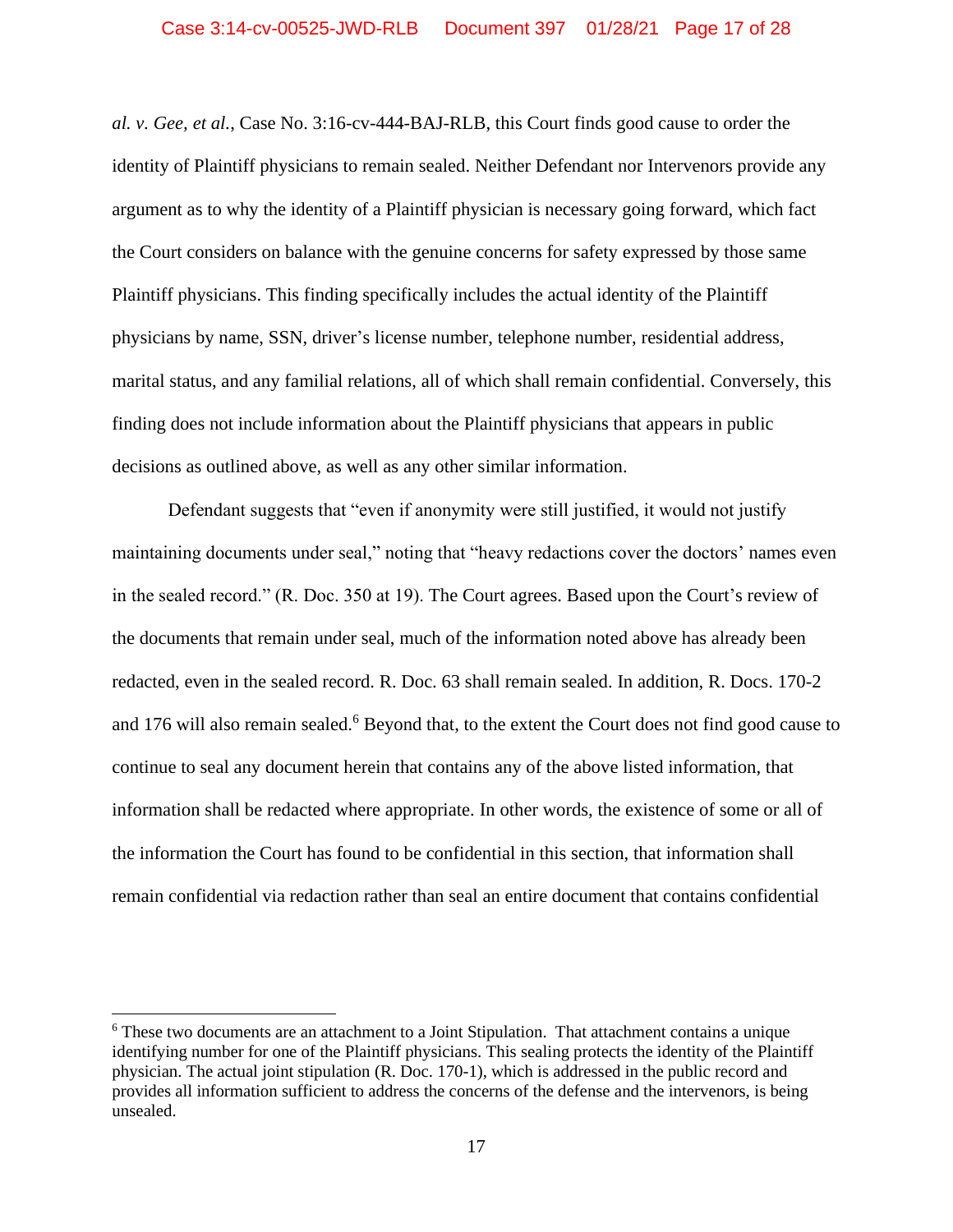# Case 3:14-cv-00525-JWD-RLB Document 397 01/28/21 Page 18 of 28

information, notwithstanding the Court's finding that R. Doc. 63, 170-2 and 176 shall remain sealed in their entirety.

#### **4. Sensitive Business Information**

Plaintiffs argue that sensitive business information should remain sealed, describing the category as "non-public information regarding the innerworkings of non-party hospitals, including hospital by-laws, credentialing processes, and communications with physicians," and making a distinction between non-party sensitive business information and confidential clinic information, the latter of which the Court will address in a separate section. (R. Doc. 344-1 at 9). Plaintiffs give very little indication, however, of what specific documents or information would constitute sensitive business information, beyond the categories listed in Exhibit A, which suggests that R. Docs. 93, 94, 102, 104, 168, 170, 176, 197, 198, 200, 203, 205, and 237 contain such information. (R. Doc. 344-3).

Plaintiffs' representations are insufficient to meet their burden of establishing good cause. General reference to a document, or documents, without more, does not establish the existence of sensitive business information. The Court's review of the documents asserted to be confidential by Plaintiffs confirms this finding, as there exists a significant amount of information that could not possibly be subject to continued confidentiality, essentially in perpetuity. For example, Plaintiffs contend that an application for admitting privileges containing a hospital's bylaws would constitute sensitive business information, but do not assert any particular information contained therein that would be confidential.<sup>7</sup> This would include materials sent to anyone applying for medical staff membership and clinical privileges. These and other information

<sup>7</sup> The Court recognizes that portions of the documents may contain the identity or identifying information of the Plaintiff physician. Redaction of that information, however, is more appropriate than sealing in perpetuity. It also appears that for the most part, that information has already been redacted, even from the sealed documents.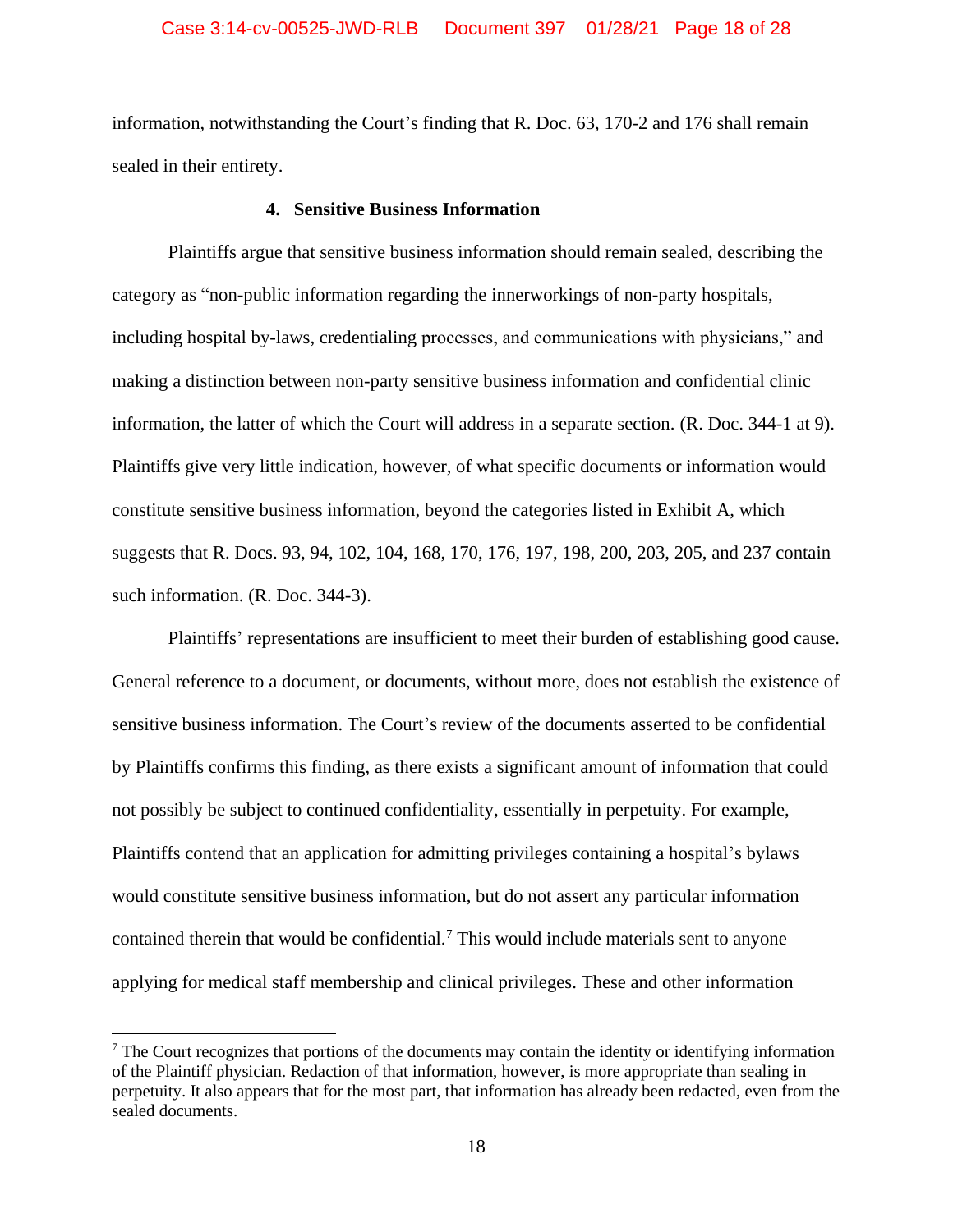# Case 3:14-cv-00525-JWD-RLB Document 397 01/28/21 Page 19 of 28

appear to be part of an application packet, freely provided to anyone interested. Indeed, in one such example, Plaintiffs seek the court to retain such document under seal (R. Doc. 197-1 at 56- 189), yet the same document was filed and is available to the public as one of Plaintiffs' exhibits (R. Docs. 165-66 through 165-74).

Plaintiffs have not indicated any distinction of what information within such a document would be confidential, and what would not. Plaintiffs provide insufficient support for their argument that allegedly sensitive business information should be subject to continued sealing beyond final disposition of this litigation. More specifically, Plaintiffs have provided no legal authority to support continued confidentiality of hospital bylaws, admitting privileges procedures, credentialing processes or procedures, or any other third-party, non-clinic business information. Nor do Plaintiffs render any argument as to what specific information they suggest would be confidential. Plaintiffs have, therefore, failed to meet their burden. Thus, to the extent not specifically found confidential herein, Plaintiffs' Motion to Maintain Seal will be denied.

First, information discussed in public decisions of the courts in this litigation, including the same or similar information, will not be subject to confidentiality. A non-exhaustive list of exemplary information based on the court's review of the public decisions includes admitting privileges status and applications, communications with hospitals regarding admitting privileges, identity of clinic administrators, testimony of Doe doctors regarding credentialing of hospitals and clinics, legislative history of Act 620, including testimony pertaining to clinic conditions and practices, and complications and/or hospitalizations relating to abortions. *See* R. Doc. 274; *June Med. Servs. L.L.C. v. Gee*, 905 F.3d 787 (5th Cir. 2018); *June Medical Servs., LLC, et al. v. Russo*, 140 S.Ct. 2103 (2020), *passim*. Some of this sealed information includes individuals who were later witnesses at trial, either in person or through their deposition testimony, depositions of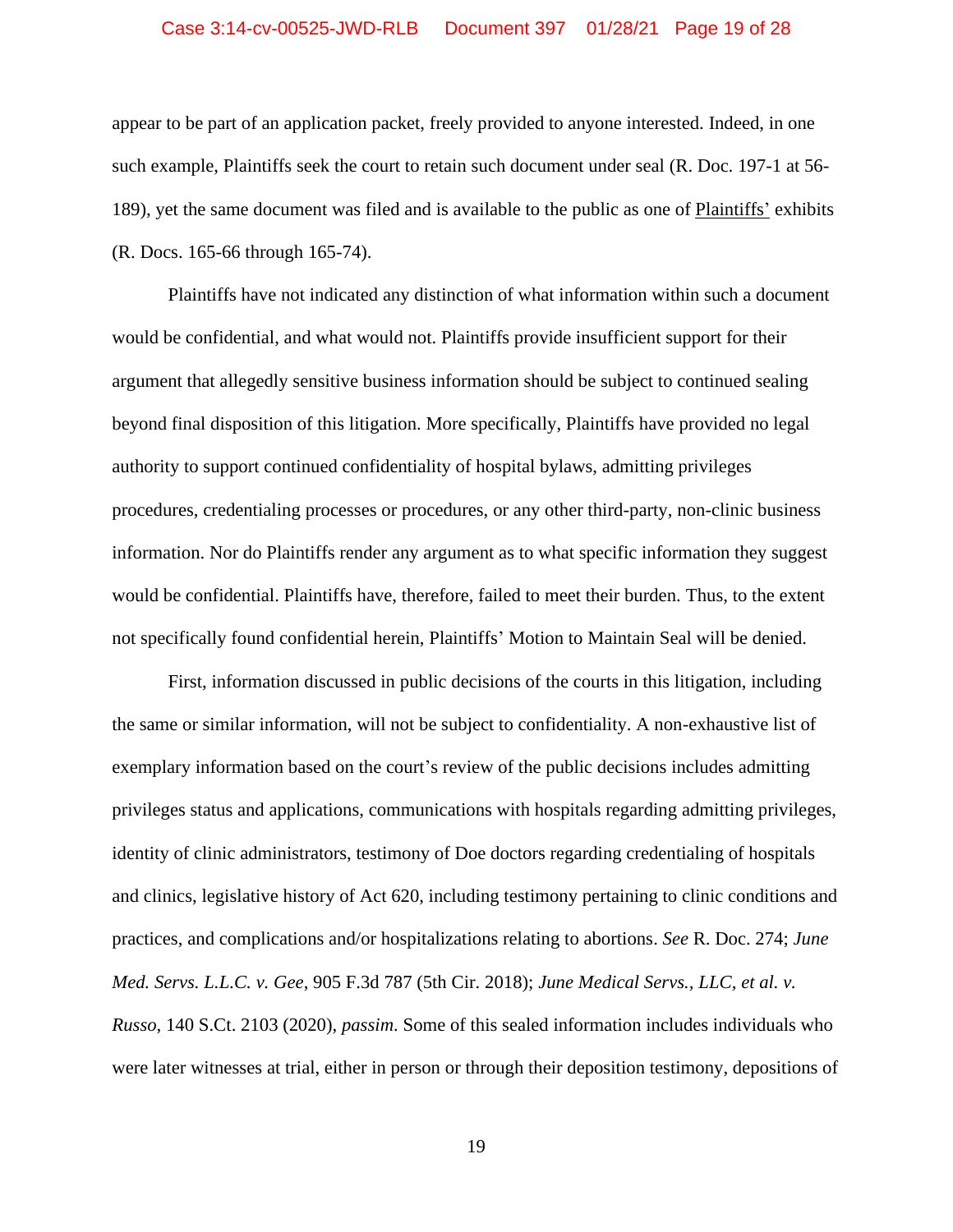# Case 3:14-cv-00525-JWD-RLB Document 397 01/28/21 Page 20 of 28

experts whose reports were then referenced in public proceedings, and in some circumstances, the same exact document sealed in one instance and not sealed in another. More egregious examples can be found, for instance, where Plaintiffs seek certain documents to remain sealed (R. Doc. 104-21) yet actually filed that document as an exhibit at trial (R. Doc. 165-151). *Compare also* R. Doc. 104-22 with R. Doc. 165-152. This type of review has been a waste of the Court's resources and reflects a lack of diligence by the mover and an abuse of this process.

Another example where the instant motion goes too far is the continued sealing of certain briefing and argument. These contain no confidential information, do not identify the Plaintiff physicians, and are often purely legal argument. The district judge's public decisions on these issues reference much of the parties' respective sealed briefing. In addition, the public has a strong interest in access to the arguments made before the Court for relief and how (and whether) those arguments were addressed by the Court. This equally applies to the proposed findings of fact and conclusions of law. Curiously, Plaintiffs did not request sealing of their own proposed findings of fact and conclusions of law (R. Doc. 196), but now seek the continued sealing of essentially the same facts and argument that was advanced by the defense. (R. Docs. 198, 198-1, 200).

In another example, Plaintiffs request continued sealing of their Opposition to Defendant's Motion for Partial Summary Judgment (R. Doc. 104) along with exhibits, though it is unclear what specific information contained within this filing would be subject to continued sealing. Indeed, Plaintiffs' Opposition itself contains none of the information Plaintiffs generally argue should remain sealed, as it references the Plaintiff physicians by pseudonym, is devoid of any identifying information, and contains no specific information regarding clinic practices or the innerworkings of the hospitals. (*See generally*, R. Doc. 104 at 16-19, 21-22).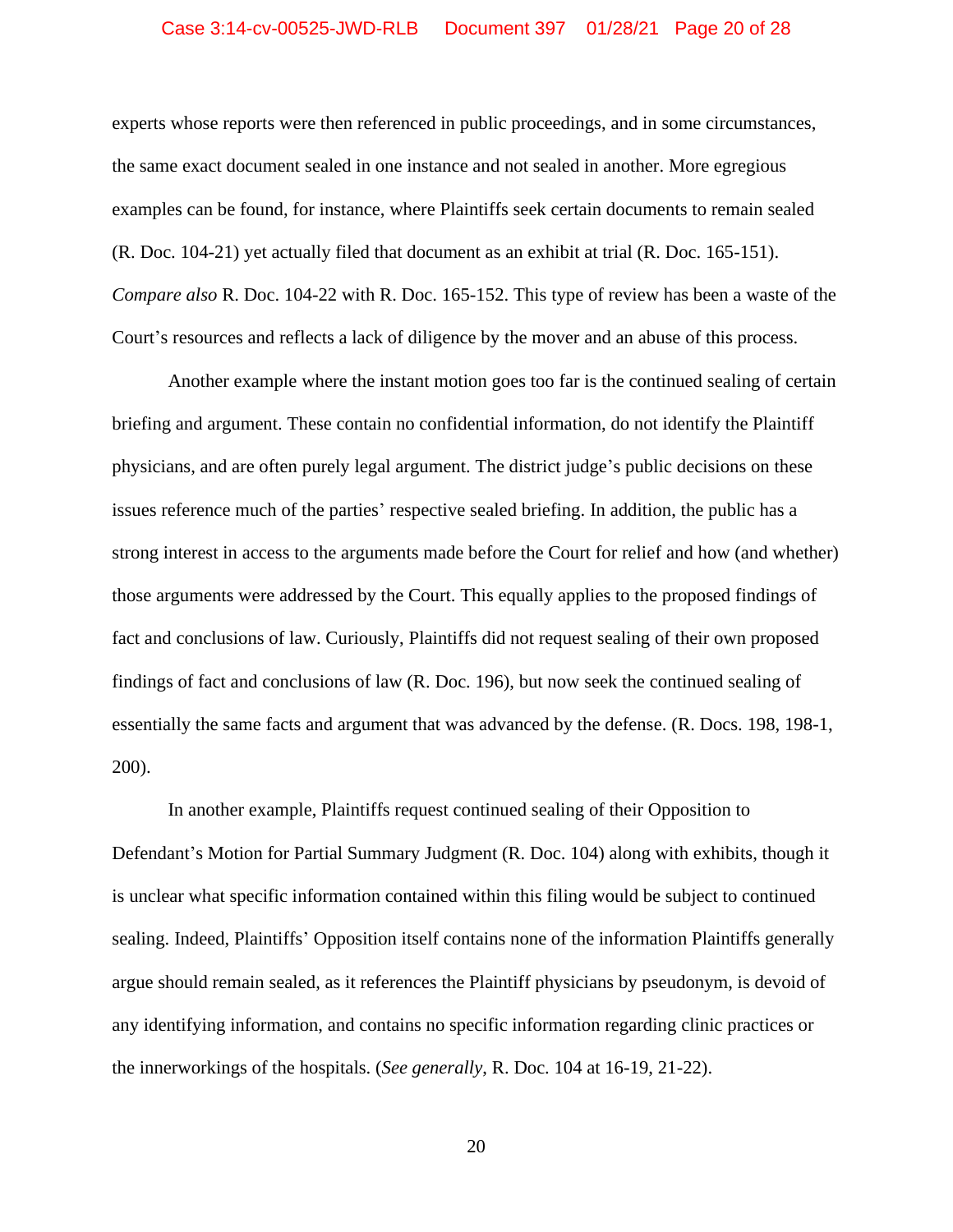## Case 3:14-cv-00525-JWD-RLB Document 397 01/28/21 Page 21 of 28

The Court also notes that identifying details regarding many of the exhibits to Plaintiffs' Opposition are already part of the public record, including direct reference in the district judge's Findings of Fact and Conclusions of Law. For example, where Plaintiffs broadly suggest the exhibits to their Opposition should remain sealed, which include certain deposition excerpts, Judge deGravelles noted by name that Kathaleen Pittman, Kathy Kliebert, Dr. Christopher Estes, Dr. Sheila Katz, and Dr. Eva Karen Pressman all provided live testimony at the hearing. (*Compare* R. Doc. 104-13, 104-20 through 104-24 *with* R. Doc. 216 at 6-7). Similarly, Plaintiffs seek to maintain seal over deposition excerpts of Dr. Doe 2, but a comparison of those excerpts with the publicly available Findings of Fact and Conclusions of Law of Judge deGravelles reveals information in substantially more detail regarding Dr. Doe 2's practice as well as his requests for admitting privileges. (*Compare* R. Doc. 104-6 *with* R. Doc. 216 at 57-62). This information was necessary for the resolution of this matter and the public and intervenors have a right to know such information.

Plaintiffs also appear to seek maintenance of seal over certain correspondence pertaining to the drafting of Act 620, but in addition to the examples set forth above, identical information was filed publicly as joint exhibits. (*Compare, e.g.* R. Doc. 104-17 *with* R. Doc. 165-7). The Court also notes that Plaintiffs' apparent request to maintain seal over correspondence between advocacy groups and legislators is generally incongruous with their position in Opposition to Defendant's Motion in Limine (which is not requested to remain sealed), wherein Plaintiffs argued that such information was highly relevant to the issue of whether Act 620 was passed with an invalid purpose. (*See* R. Doc. 120 at 10-14). Ultimately, the apparent lack of information Plaintiffs specify as subject to continued sealing, coupled with the public availability of a substantial or equivalent portion of the exhibits to Plaintiffs' Opposition, as shown by examples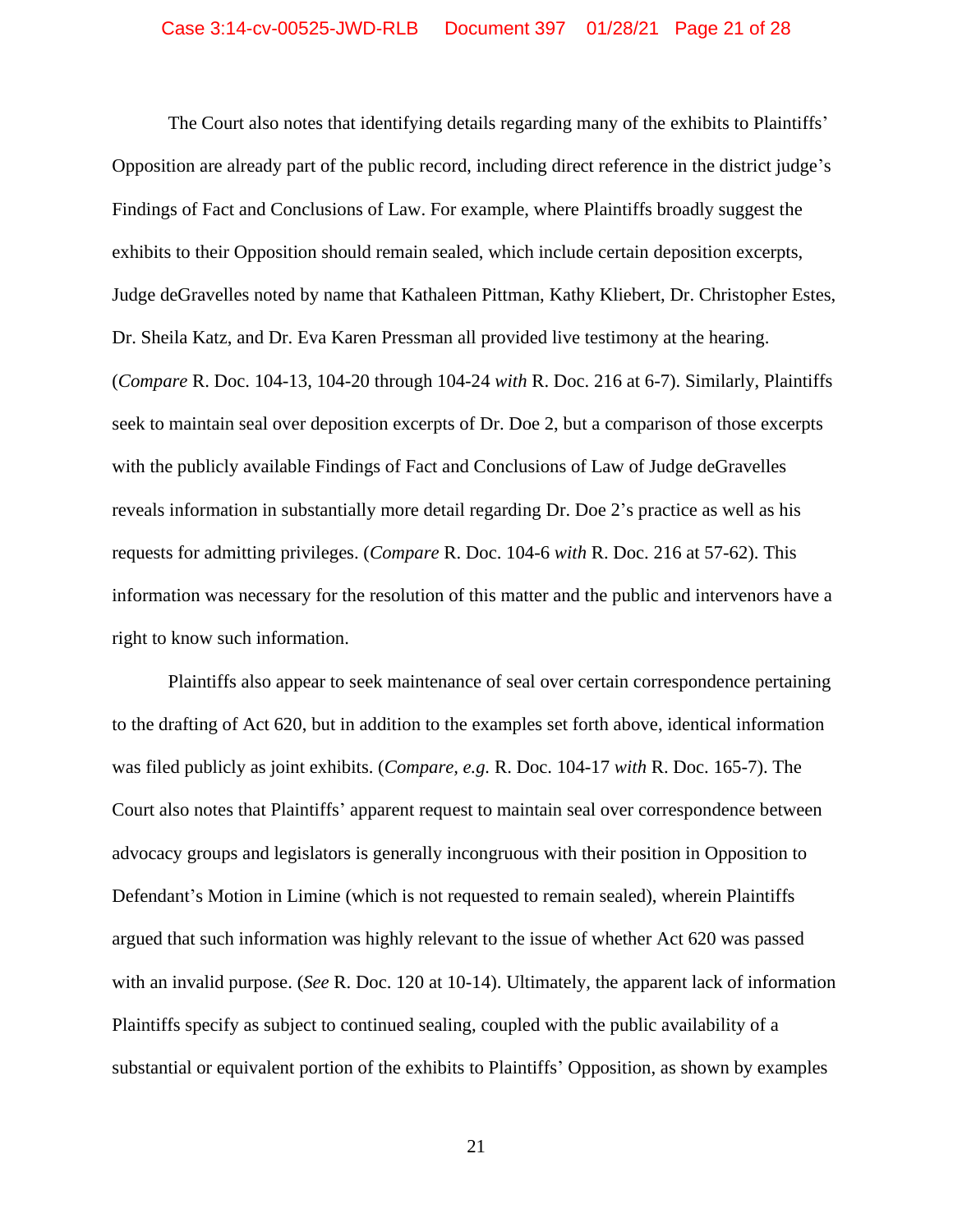# Case 3:14-cv-00525-JWD-RLB Document 397 01/28/21 Page 22 of 28

given herein, lend the Court to conclude that continued sealing of Plaintiffs' Opposition (R. Doc. 104 through  $104-24$ <sup>8</sup> is unwarranted.

The Court likewise finds continued sealing inappropriate in a scenario where the same or similar information was discussed or disclosed regarding one provider, clinic, or hospital in public court documents, but where such information would also be available for any other provider. For example, if a court decision in this litigation (or through appeal) refers to the specific number of abortions performed annually by a specific clinic, any reference in the district court record regarding the number of abortions performed annually by any other clinic is, likewise, no longer subject to confidentiality.

The Court has undertaken the task of reviewing sealed, court-issued documents and party briefing with attachments in light of this finding. To that end, the following docket entries will no longer remain sealed: R. Docs. 93, 93-1, 94, 94-1 through 94-25, 102, 104, 104-1 through 104-24, 168, 168-1, 170, 170-1, 198, 198-1, 200, 203, 257-1, and 262.

# **5. Confidential Clinic Information**

Plaintiffs also seek to maintain the confidentiality of purportedly confidential clinic information, including "proprietary clinic policies and procedures, non-public information regarding the clinic's operations, and information that 'could jeopardize the privacy of the staff, physicians, patients and other associated with' the clinic." (R. Doc. 344-1 at 9). Like Plaintiffs assertions regarding purportedly sensitive business information, Plaintiffs provide little indication of what specific documents or information would constitute confidential clinic information that could somehow jeopardize the safety of those associated with the clinic(s). An independent review by the Court finds little information that would arguably qualify and any

<sup>&</sup>lt;sup>8</sup> This would include the proposed filing of the opposition to Defendant's Partial Summary Judgment (R. Doc. 94 and exhibits).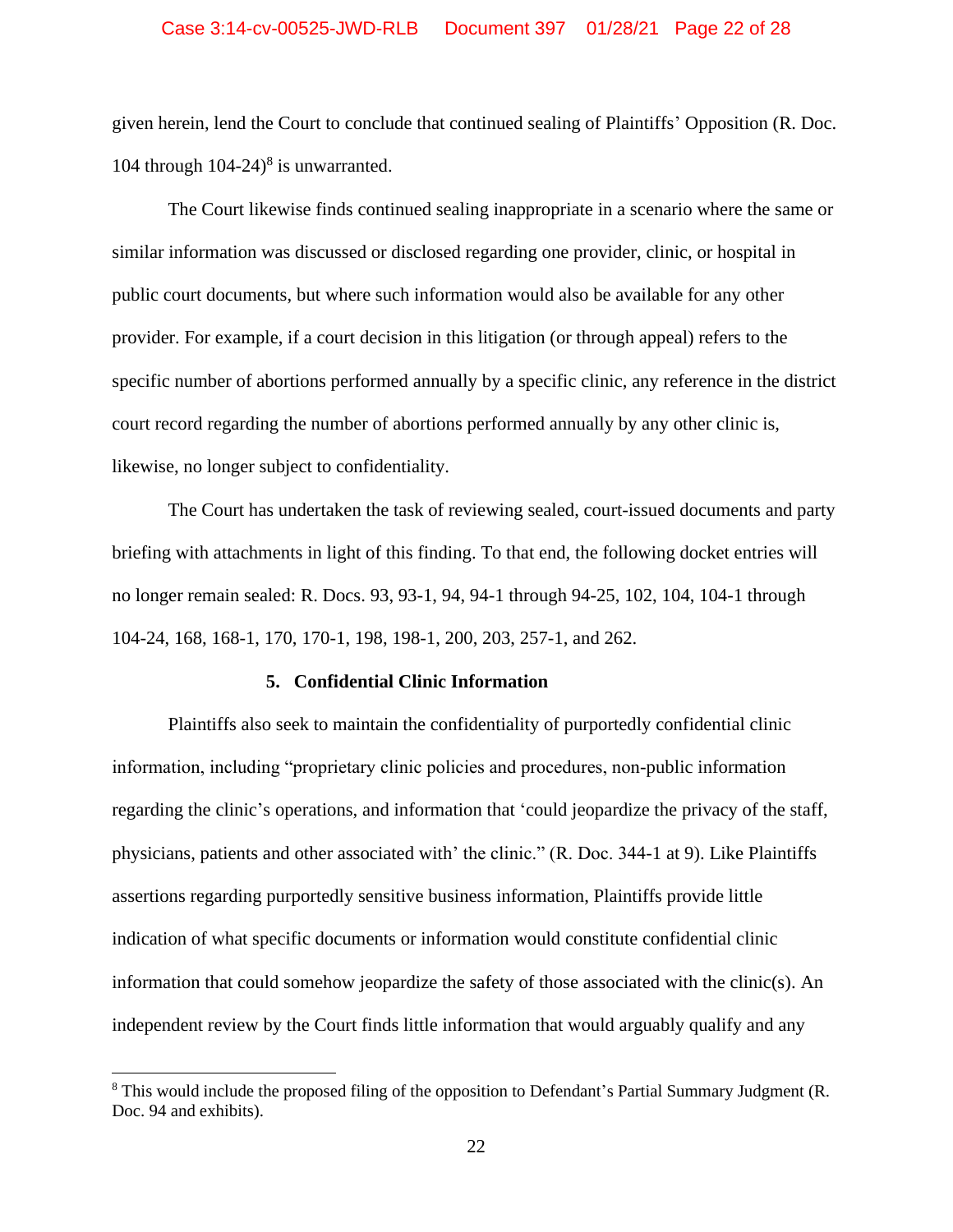# Case 3:14-cv-00525-JWD-RLB Document 397 01/28/21 Page 23 of 28

concerns that may have led to sealing such information during the pendency of this lawsuit originally no longer apply. Although not an exclusive list, the following documents shall be unsealed in their entirety on this basis: R. Docs. 198, 198-1, 200, 257, 257-1, and 262.

# **6. Sealed Trial and Related Materials**

The district judge implemented certain steps to protect the confidentiality of information covered by the protective order. Many of these steps were necessary to protect the identity of the Plaintiff physicians. For example, in addition to redacted exhibits that removed the actual names, certain redactions were made to references in the transcripts that provided personally identifying information. The Court has reviewed those transcripts and finds that the redacted transcripts that were filed in the record (R. Docs. 190-195) provide all information needed to protect the interests of the defense, the intervenors, and the general public. The unredacted transcripts (R. Docs. 184-189 will remain sealed. This includes other documents relating to those transcripts. (R. Docs. 180-1, 182).

There are, however, numerous exhibits that were filed under seal for reasons independent of the confidentiality of the Plaintiff physicians. As set forth above, the Court is not satisfied that there are sufficient other grounds to support the continued sealing of such documents. Those documents, however, may contain identifying information regarding the Plaintiff physicians or others involved in providing abortions not otherwise identified in the record, within those exhibits.

The Court agrees with Defendant and Intervenors that a finding of good cause for continued confidentiality of some information does not justify that any particular document remain sealed in its entirety in perpetuity. While a particular document may contain some sensitive information, the presence of such does not necessarily warrant a broad sealing of the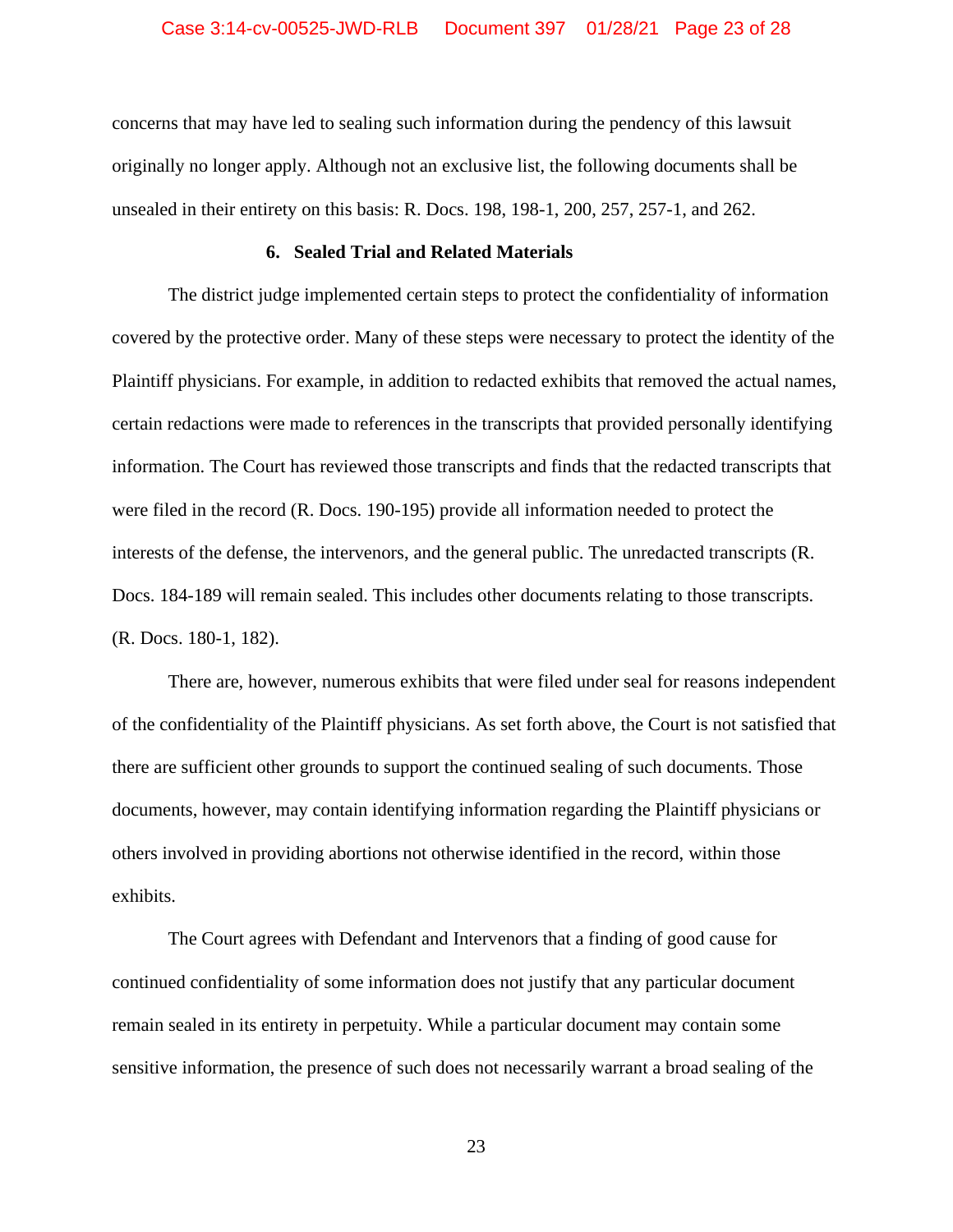# Case 3:14-cv-00525-JWD-RLB Document 397 01/28/21 Page 24 of 28

entire document where appropriate redactions could protect the confidential information while providing the public access to the remaining, non-confidential portions. Having conducted extensive review of the remaining sealed information in this docket, it is highly unlikely that there exists an entire document that would warrant sealing in perpetuity, with the noted exception of R. Doc. 63.

To that end, the Court finds guidance in the recent approach utilized by the district court in *June Medical Services LLC, et al. v. Gee, et al.*, Case No. 3:16-cv-444-BAJ-RLB. There, the district court noted that Fed. R. Civ. P. 5.2(d) allows a court to order that a filing be made under seal without redaction, and later unseal the filing or order the person who made the filing to file a redacted version for the public record.

That approach is warranted here. At the outset, most of these sealed documents are already redacted, and the undersigned does not expect that many, if any, additional redactions may be necessary in light of the other provisions in this Order. In an effort to minimize the need for judicial intervention as to redactions, Plaintiffs shall submit proposed redactions to Defendant within twenty-one (21) days of the date of this order. Following an opportunity to review Plaintiffs' proposed redactions, Plaintiffs and Defendant shall then meet and confer within 14 days of Defendant's receipt of such redactions in an effort to resolve any disagreements. Should any disagreements remain after the meet and confer, Plaintiffs shall have fourteen (14) days from the date of the meet and confer to file a motion, which motion shall contain a detailed certification regarding the attempts to resolve any outstanding disagreements prior to court intervention and set forth any agreements as to redacted documents that may be filed.

The following documents shall be subject to review by the parties for potential redaction via the procedure outlined above: This applies to the following documents only: R. Docs. 168-4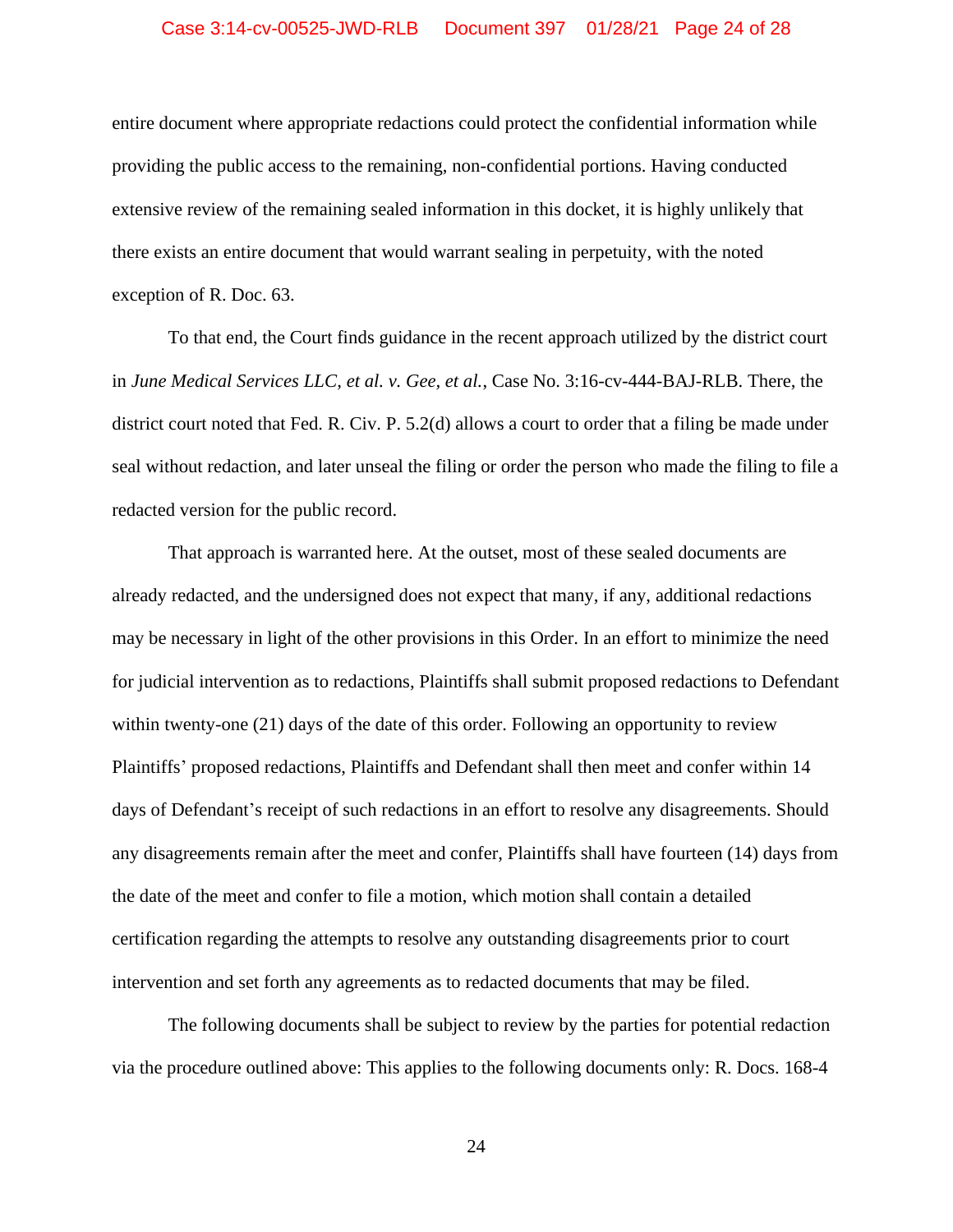through 168-11, 197-1 through 197-32, 203-1 through 203-18, 205, 205-1 through 205-9, 237, and 237-1 through 237-158.

### **7. Documents Filed After Plaintiffs' Motion to Maintain**

Several sealed documents post-date the Plaintiffs' filing of the Motion to Maintain, specifically R. Docs. 351, 366, 378, 379, 380, 387, 388, 389, 390 (including attachments where applicable). The same findings with regard to documents filed prior to Plaintiffs' Motion is applicable to these documents, without further discussion.

Based on this finding, the following documents are to be unsealed: R. Docs. 351, 351-1 through 351-2, 366, 366-1, 379, 380,<sup>9</sup> 380-1 through 380-3, 387, 387-1, 387-2, 388, 389, and 390. 10

The following documents, filed after the instant motion, only serve to identify the Plaintiff physicians as the parties in this lawsuit, and will remain sealed: R. Docs. 351-3 through 351-26, 366-2 through 366-6, 378, 378-1 through 378-23, and 379-1 through 379-4.

As discussed above, that someone may be identified as an abortion provider in another context, or through diligent research (sometimes with the knowledge of the person's identity to begin with) is distinguishable from specifically identifying such person as a party in the record of this lawsuit. Indeed, it may be possible that the public (including the intervenors) can independently identify and confirm the identities of the Plaintiff physicians. This order cannot

<sup>&</sup>lt;sup>9</sup> This document and attachments reflect argument directed to the undersigned's ruling on certain motions. Those motions as well as the ruling that was at issue are all public. There is nothing in this Motion, declaration or memorandum in support that contains confidential information.

 $10$  The Court notes that this Order was filed by the district judge. Consistent with the undersigned's treatment of the applicability of the protective order and continued sealing of documents in this matter, continued sealing of this order would likewise be inappropriate.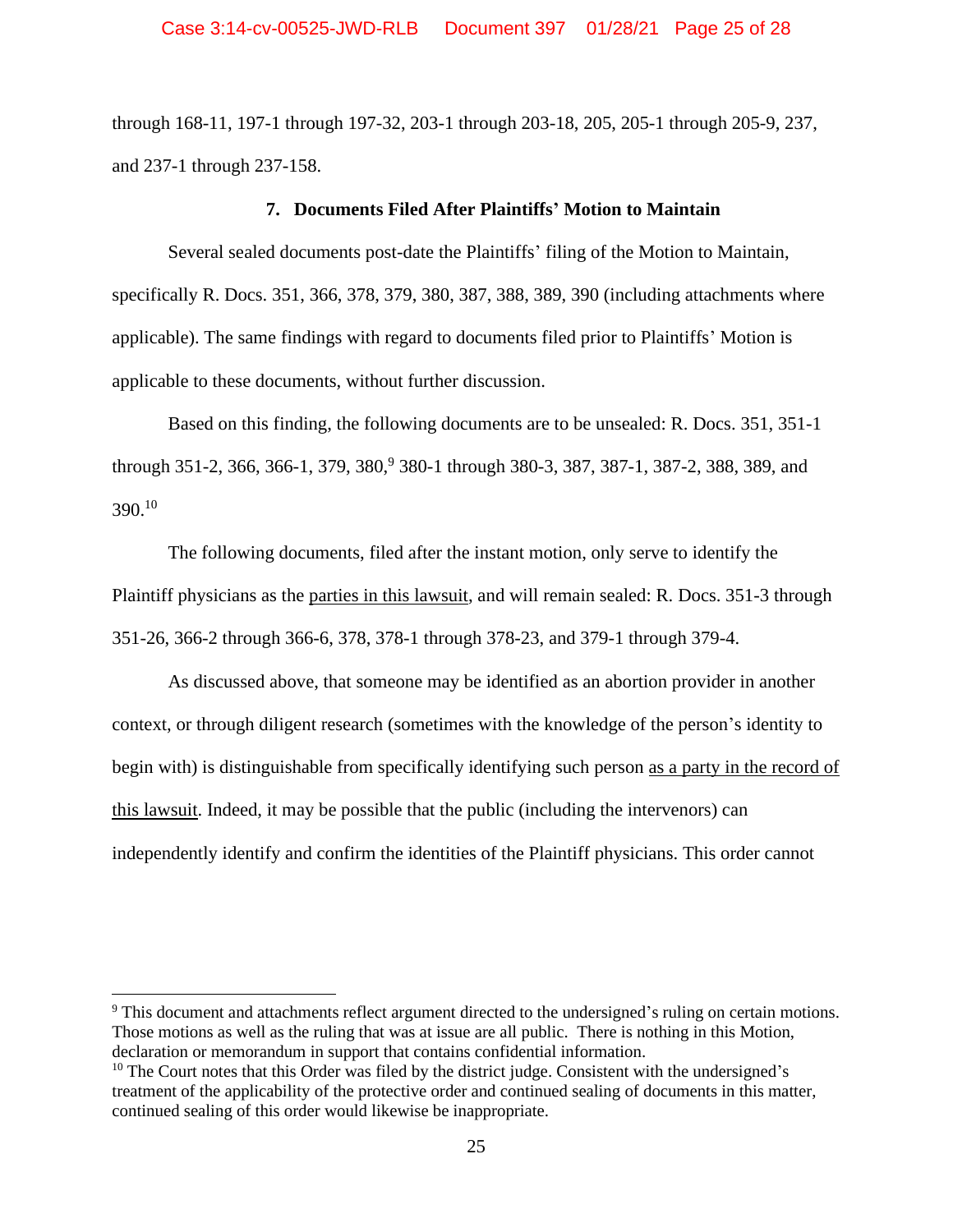# Case 3:14-cv-00525-JWD-RLB Document 397 01/28/21 Page 26 of 28

(and does not) prevent such identification or use of such information if gleaned from publicly available documents. The Court simply will not provide that confirmation in its docket.<sup>11</sup>

Any documents filed after the date of this Order shall be filed in accordance with the guidance provided herein. That is to say, no document shall be filed under seal, but may be filed with appropriate, limited redactions as outlined herein. If there is any doubt that a filing may contain any information that identifies the Plaintiff physicians or other individual abortion providers directly or indirectly, guidance from the Court must be sought as to whether such filing should be made under seal.

# **III. Conclusion**

Based on the foregoing,

**IT IS ORDERED** that the Motion to Intervene and Oppose (R. Doc. 349) is

## **GRANTED**.

**IT IS FURTHER ORDERED** that the Motion to Maintain Documents Under Seal (R.

Doc. 344) filed by Plaintiffs, June Medical Services, LLC, *et al.*, is **GRANTED IN PART** and

**DENIED IN PART** as set forth more fully herein.

**IT IS FURTHER ORDERED** that the following documents will remain sealed: R. Doc.

63, 170-2, 176, 180-1, 182, 184-189, 351-3 through 351-26, 366-2 through 366-6, 378, 378-1

through 378-23, and 379-1 through 379-4.

 $11$  The protective order in this case served, among other things, to protect the identity of the Plaintiff physicians in this litigation. If anyone wants to participate in this case, then they will be subject to those provisions. Attaching publicly available documents to filings in this matter makes the filed document subject to this order. For example, a public state court document may identify otherwise confidential information. That document is public and can be freely used. Simply filing such document in this docket does not remove the underlying document's status as a public record. But, if it is to be filed in this record, it will be done under seal.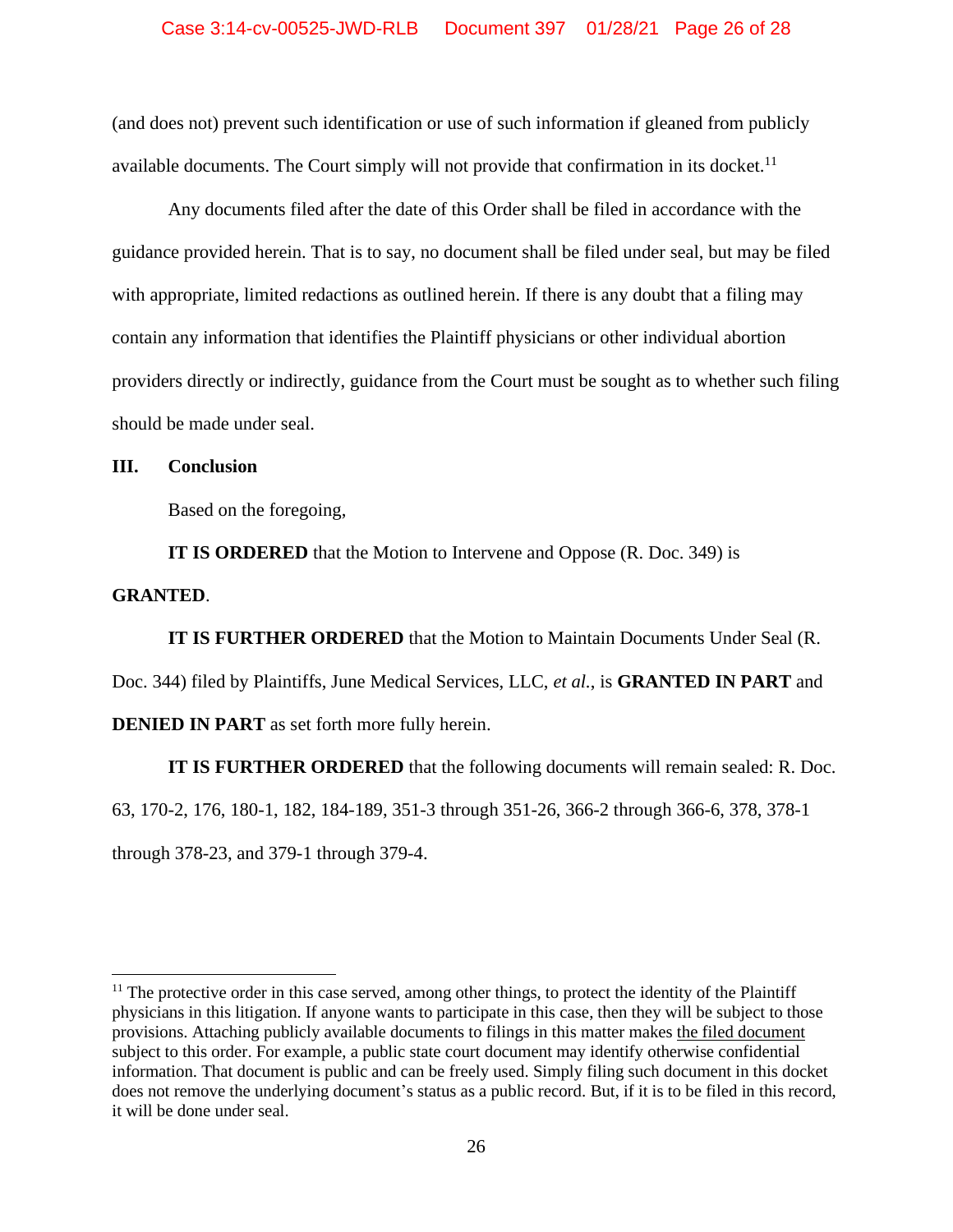**IT IS FURTHER ORDERED** that, for R. Docs. 168-4 through 168-11, 197-1 through 197-32, 203-1 through 203-18, 205, 205-1 through 205-9, 237, and 237-1 through 237-158, **to the extent necessary**, Plaintiffs shall submit proposed redactions to Defendant within twentyone (21) days of the date of this order. Following an opportunity to review Plaintiffs' proposed redactions, Plaintiffs and Defendant shall then meet and confer within 14 days of Defendant's receipt of such redactions in an effort to resolve any disagreements. Should any disagreements remain after the meet and confer, Plaintiff shall have fourteen (14) days from the date of the meet and confer to file a motion, which motion shall contain a detailed certification regarding the attempts to resolve any outstanding disagreements prior to court intervention and set forth any agreements as to redacted documents that may be filed.

**IT IS FURTHER ORDERED** that the Clerk shall unseal file the following documents in the public record. As there was no request made to retain these under seal, the Clerk may unseal these records upon docketing of this Order: R. Docs. 101, 103, 105, 109, 109-1, 109-2, 112, 112-1, 112-2, 112-3, 112-4, 112-5, 113, 113-1, 113-2, 113-3, 113-4, 113-5, 113-6, 113-7, 113-8, 117, 118, 118-1, 118-2, 118-3, 119, 120, 120-1, 120-2, 120-3, 120-4, 120-5, 120-6, 175, 183, 211, 261

**IT IS FURTHER ORDERED** that the following documents are also to be unsealed. Due to the nature of this dispute, however, and because certain documents pertain to sealed filings and order by the district judge, the Court will give the parties time to advance any applicable objections before these documents are made public. Accordingly, the following documents will be unsealed 14 days following the docketing of this Order to the extent no objections are raised. The Clerk of Court is advised that a subsequent order will be issued prior to such unsealing. Any objections made to this portion of the order shall specifically identify